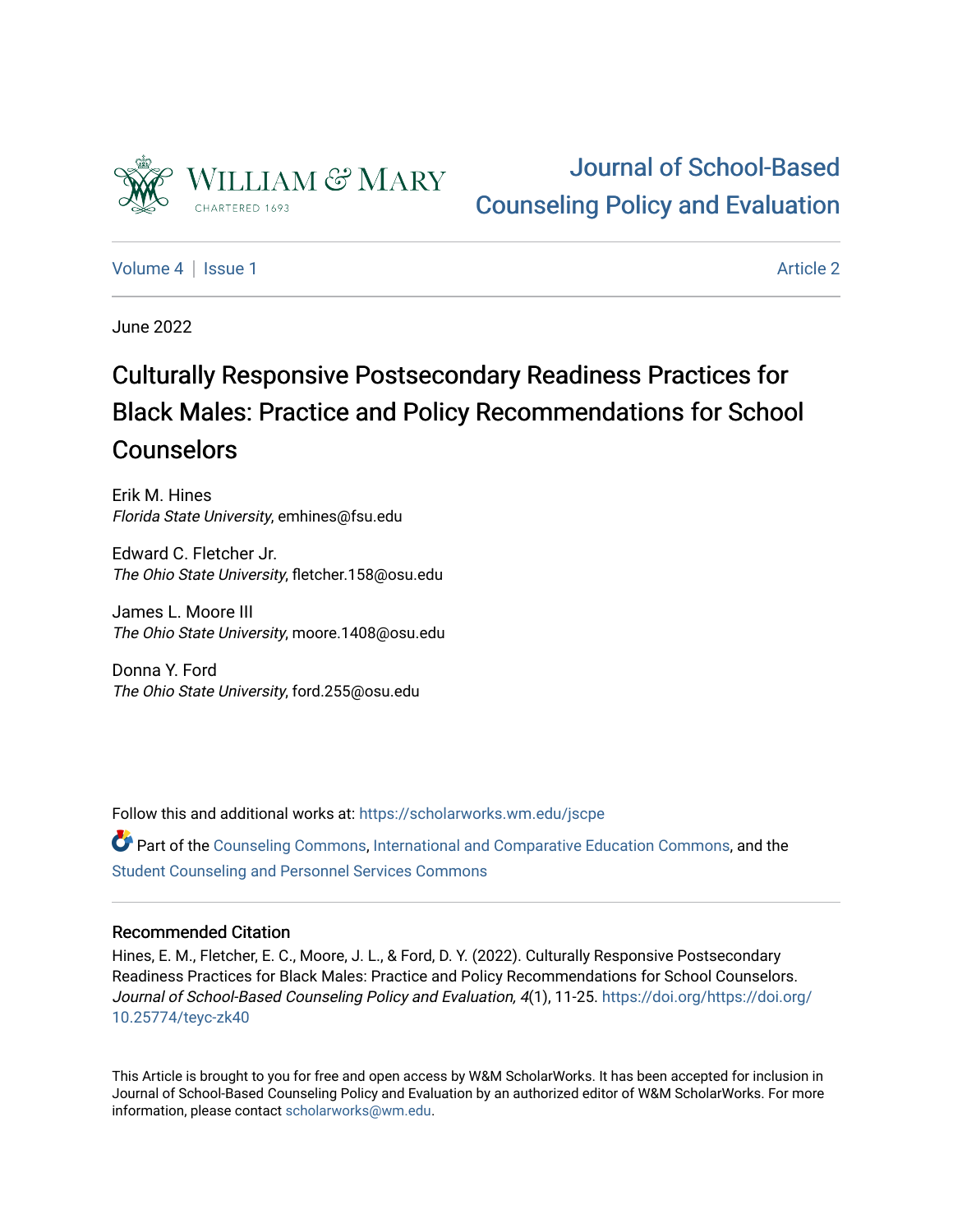# Culturally Responsive Postsecondary Readiness Practices for Black Males: Practice and Policy Recommendations for School Counselors

Erik M. Hines Florida State University Edward C. Fletcher Jr The Ohio State University James L. Moore, III The Ohio State University Donna Y. Ford The Ohio State University

# **Abstract**

Postsecondary readiness is critical to broadening opportunities for educational and career options beyond high school. However, Black males are often at a disadvantage to gaining access to postsecondary preparation and school counselors who can respond to their academic needs. Therefore, the purpose of this study was to explore the experiences and culturally responsive practices of school stakeholders (who are predominantly Black) from an academy of engineering (career academy). The authors used a case study approach to examine culturally responsive practices school personnel utilize to enhance the college and career readiness of Black males. Findings emphasize the role of culturally responsive practices (e.g., Black male role models from business and industry in the engineering field and school counselors), cultural matching, and the role of the advisory board in ensuring the success of Black male students. Recommendations for practice, policy, and research for Black males and school counselors are discussed.

*Keywords*: Black males, culturally responsive practices, postsecondary readiness, career academies

Postsecondary credentials such as college degrees and industry recognized certificates are seen as pathways to better careers, higher levels of income and improved quality of life (Carnevale et al., 2015 Hines, Harris, Mayes et al., 2020; Hines, Hines, Moore et al., 2020). Moreover, individuals who possess postsecondary credentials tend to make one million dollars more over a lifetime than persons with just a high school diploma (Baker, 2005; Carnavale et al., 2015; Jackson & Moore, 2006). However, access to these credentials is unequal and inequitable for certain populations. Black males are least likely to be prepared, and oftentimes encounter barriers to postsecondary opportunities. Moreover, Black males tend to have higher rates of out-of-school suspension and expulsion than White males (Ford & Moore, 2013); referrals for special education rather than gifted and talented programs (Ford, 2014); and lower high school graduation and college enrollment rates (Harper, 2012; Schott Foundation for Public Education, 2015). Further, Black males are often in classrooms with unqualified teachers, encounter teacher bias as well as learning in environments that lack culturally responsive pedagogy.

 To that end, Black males are in an education system composed of mostly White teachers (84%) which frequently results in a cultural mismatch between the backgrounds and interests of teachers and their students (Achinstein & Aguirre, 2008). Unfortunately, the under preparation of Black males in postsecondary readiness does not occur in a vacuum. Institutional (e.g., school) issues play a role in Black males' college and career transitions. Low teacher expectations, the lack of rigorous courses, dilapidated school buildings (especially in urban areas), and higher discipline rates have been found to contribute to the underachievement of Black males (Ford & Moore, 2013). Therefore, it is likely that culturally responsive educators can improve the postsecondary readiness outcomes of Black males.

 School counselors, who are trained to be culturally competent, play a significant role in the college and career readiness of *all* students (American School Counselor Association [ASCA], 2019). School counselors acquire training to work with students of diverse backgrounds, especially those in underserved schools (Hines, Harris, Mayes et al., 2020). The College Board's National Office of School Counselor Advocacy created the Eight Components of College and Career Readiness, a systemic, inclusive approach to preparing students, especially those who are underrepresented for postsecondary opportunities (College Board, 2010). School counselors can use the aforementioned set of practices to increase access to postsecondary opportunities. Further, school counselors have been trained in the area of cultural responsiveness to work with students of ALL backgrounds as well as making inclusion the norm rather than the exception (ASCA, 2019). Culturally responsive theory (Ladson-Billings, 1995) posits that culturally responsive educators develop a cultural awareness of their students and understand how their own biases and beliefs impact the experiences, interactions, and outcomes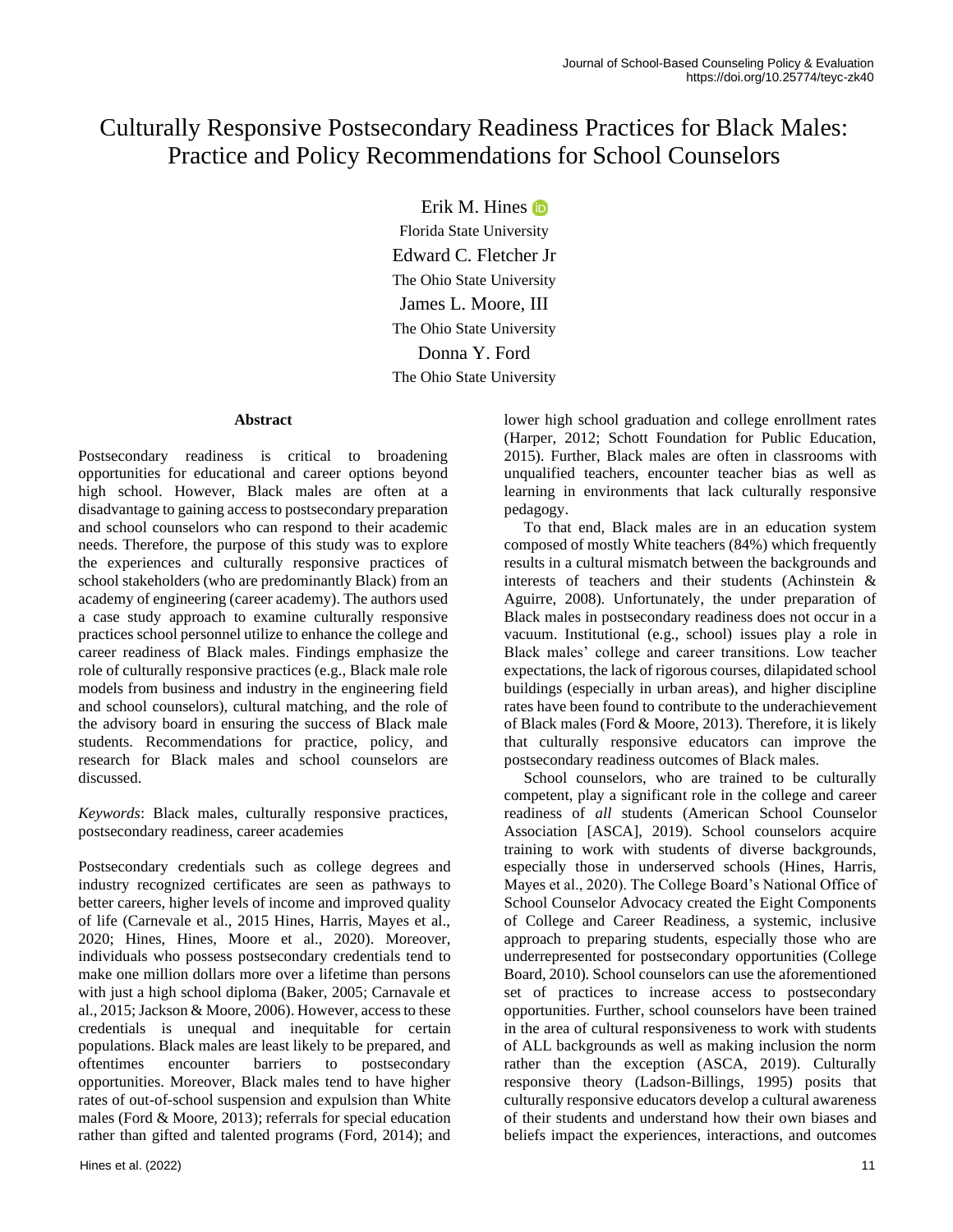they have with their students. Moreover, cultural matching, when educators and students share the same cultural backgrounds, is seen as another method to improve the academic and career outcomes of students from diverse backgrounds (Athinstein & Aguirre, 2008; Easton-Brooks, 2014). Given this information, the authors of this study believe that culturally responsive school counselors can enhance and increase college and career preparation for Black males, especially those interested in Science, Technology, Engineering, and Math (STEM).

 We also need to understand what motivates Black males with high potential for successful transitions to high-wage, high-demand fields, such as those in STEM. This need is at the core of the national call for broadening student participation in STEM pathways, as Black males are one of the most underrepresented student demographics (Brown et al., 2016). For example, 6.1% of Black males earned a STEM baccalaureate degree in 2002, and only slightly increased to 6.2% in 2012 (National Science Foundation [NSF], 2013). Within the workforce, Black males comprised only 6.2% of STEM careers (NSF, 2013). These statistics suggest the need for enhancing the preparation of precollegiate African American male students interested in pursuing STEM degrees and careers.

Based on the theoretical and scientific literature, the academic and career decisions to pursue STEM fields are made at the high school level (Maltese & Tai, 2011; Moore, 2006), and Black high school students are more likely to participate in career and technical education (CTE) programs (Fletcher & Zirkle, 2009), but are less likely to participate in CTE programs related to STEM areas, or have taken the necessary prerequisites to pursue STEM fields in postsecondary education (Brown et al., 2016; Fletcher & Cox, 2012). As a result, Black male high school students are often underprepared to pursue STEM college majors and careers (Wright, 2011). However, when students participate in STEM high school CTE programs, they eventually attain STEM occupations (Fletcher, 2014; Fletcher & Tyson, 2016). Therefore, the purpose of this study was to examine the experiences and culturally responsive practices of school stakeholders, including school counselors (who are predominantly Black), from an academy of engineering. We were particularly interested in effective practices they used for Black males in a high school academy of engineering.

# **Postsecondary Readiness of Black Males**

The term college and career readiness has been defined in multiple ways (Achieve, 2021; American College Testing [ACT], 2010; Conley, 2010; Southern Regional Education Board [SREB], n.d.). Achieve, an organization dedicated to education reform, defines college and career readiness as "all students should graduate from high school ready for college, careers, and life, prepared to pursue the future of their choosing" (Achieve, 2021, para 1), while ACT suggests that college and career readiness is defined as students being prepared and successfully enrolled into their first year of college (or postsecondary institution) by possessing certain knowledge and skills (ACT, 2010). Conley (2010) created four important components of college and career readiness: cognitive strategies, content knowledge, learning skills and techniques, and transition knowledge and skills. Moreover, the U. S. Department of Education (n.d.) suggests states and local education agencies have high standards for students in regard to college and career readiness as well as ensuring students are prepared for postsecondary institutions without the need to take remedial courses after high school. Last, SREB (n.d.) noted that many states have various definitions of college and career readiness. The authors use college and career readiness and postsecondary readiness interchangeably throughout this paper.

 According to the National Center for Education Statistics (2016), Black males graduated at a lower rate of 64% compared to their Asian (93%), Latinx (74%), and White (84%) male peers. Moreover, the six-year graduation rate for Black males from a 4-year college or university is lower (36%) than Asian (72%), Latinx (52%), and White (63%) males (NCES, 2020). Black males are underrepresented in advanced courses or rigorous coursework which often leads to lower postsecondary readiness (College Board, 2015). Further Advanced Placement (AP) and dual enrollment courses give students access to a curriculum that prepares them for college, access to quality teachers, and reduced college costs by attaining college credit via passing AP exams (Hallett & Venegas, 2011; Kolluri, 2018). Although there has been an increase in creating equity and access for all students in taking AP courses, Black males remain underrepresented.

 Authors have documented successes of Black males who have pursued postsecondary opportunities. Hines et al. (2015) found that Black males who persisted to and through college had support from teachers, family members, and college faculty and staff. The aforementioned stakeholders provided encouragement, support (financial or motivational), and opportunities for Black males. Moreover, the findings suggest that Black males saw a purpose in pursuing college and finishing, especially for their family members. Hines et al. (2019) found that Black and Latinx males had supportive school counselors, teachers, and administrators who assisted them with the college going process. Last, Harper (2012) conducted a study with Black males and found that extracurricular activities, involvement in leadership opportunities, and college readiness courses (e.g., Advanced Placement) lead to higher rates of college matriculation for Black students. A high school reform initiative that promotes college and career readiness for Black male students is through participation in high school career academies (Fletcher & Cox, 2012; Fletcher et al., 2021; Fletcher & Moore, in press Fletcher & Tan, 2021).

# **High School Career Academies**

Moore (2006) found that (a) having a strong interest in STEM; (b) participating in high school CTE programs that emphasize STEM; (c) acquiring high aptitudes in science and mathematics; (d) gaining the support from parents and family members; and (e) fostering meaningful experiences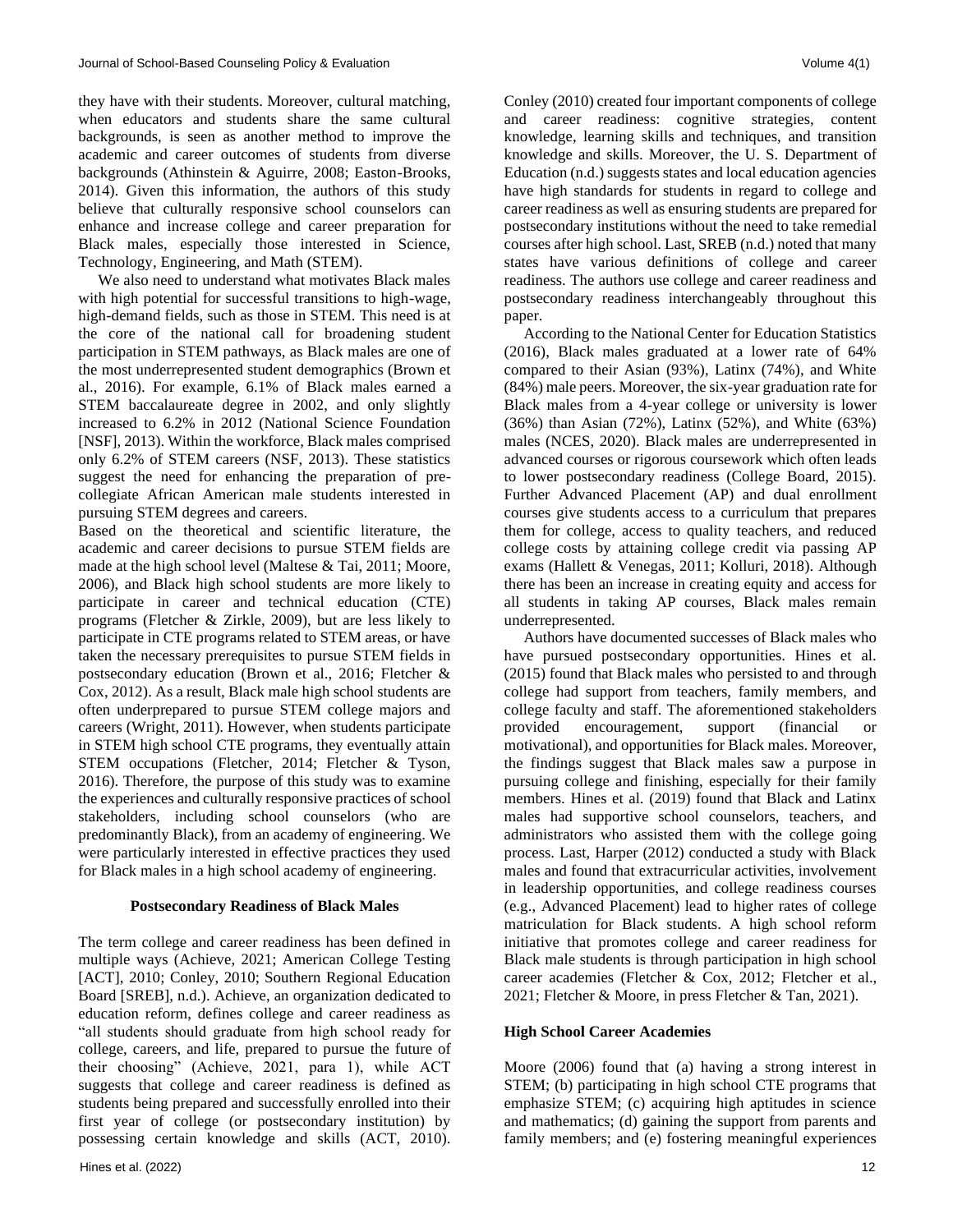and relationships with school personnel were all inspirational aspects motivating Black males to major in STEM areas in college. Career academies are programs of study featuring small learning communities found within high schools (Stern et al., 2010). They focus on providing students with a college-preparatory curriculum integrated within a career theme (Stern et al., 2010). Thus, curricula in career academies feature the integration of academic and technical content to increase rigor and relevance to students' career interests (Stern et al., 2010). The academy model also emphasizes partnerships with employers and postsecondary institutions (Castellano et al., 2012 Kemple & Snipes, 2000). The number of career academies in the nation grew to approximately 8,000 (National Career Academy Coalition, 2019). However, with the growing popularity of the career academy concept, the quality of implementation has varied greatly. To this end, there have been efforts to inform related implementation with the development of standards of practice by school networks such as the National Academy Foundation (NAF; Stern et al., 2010). Since 1982, the NAF has supported a national network of high school career academies in five career themes, including Engineering and IT (NAF, 2013). Currently, NAF has 225 Engineering and IT academies serving 41,811 students from 190 high schools across the nation. The student demographics of the academies are 64% male and 36% female. The ethnic and racial backgrounds include: 39% Hispanic/Latino, 28% Black/African American, 22% White, 8% Asian, and 3% Multi-racial; while 74% of students who come from economically disadvantaged backgrounds and 20% are English language learners. In 2016, 17% of the students completed internships, and 92% (of 97% of seniors who graduated) were college-bound. Further, NAF academy schools are in urban areas with highly diverse student populations in terms of ethnic backgrounds, socio-economic status, and dis(ability) status.

 The NAF model features four components. The *academy development and structure* component focus on smaller learning communities using student cohorts, career-themed and sequenced coursework, common teacher planning, career-themed guidance, and ongoing professional development. The *integrated curriculum and instruction* component is designed to promote career and academic learning around a relevant theme (e.g., Engineering and IT) through project-based activities, work-based learning experiences, and internships. In turn, the *advisory board* component includes members representing community stakeholder groups to ensure that academies are locally relevant and supported. Finally, the *work-based learning* component includes career awareness and exploration activities in  $9<sup>th</sup>$  (e.g., field trips) and  $10<sup>th</sup>$  (e.g., job shadowing) grades, and experiential opportunities (e.g., industry certifications, paid internships) in  $11<sup>th</sup>$  and  $12<sup>th</sup>$ grades. In terms of student outcomes, based on the 2012-13 NAF status report, about 97% of NAF seniors graduated high school and plan to pursue college or technical studies, while 52% of NAF graduates earn bachelor's degrees in four years—compared with 32% nationally. Fletcher et al. (2012) found that Black students believed participation in career academies was the most meaningful aspect of their schooling experiences and provided them an opportunity to gain a sense of community/belonging, acquire hands-on training, and explore their own individual interests. Thus, it is quite plausible that career academies have a positive impact on Black male students (Fletcher & Cox, 2012).

# **Role of School Counselors**

School counselors are trained professionals who help students in the area of academic achievement, socioemotional learning, and college and career readiness (ASCA, 2019). School counselors have the knowledge and skill to use school data to identify opportunity gaps and work to create interventions to produce equitable outcomes such as helping all students become postsecondary ready (ASCA, 2019; Holcomb-McCoy, 2007). Moreover, school counselors deliver direct services such as individual counseling, small group work, and classroom curricular programming as well as individual academic advising and planning (ASCA, 2019). In addition, school counselors receive training around cultural competency and responsiveness to work with students of various diverse backgrounds and identities. Further, culturally responsive school counselors are needed to help Black males with both career development and college preparation as they have the skills to provide access and equitable opportunities (Fletcher & Tan, 2021; Hines, Hines, Moore et al., 2020). Hines and Holcomb-McCoy (2013) suggested incorporating parents, particularly Black fathers or male role models, to help Black males with academic achievement. Owens et al. (2010) noted that school counselors can help Black males be successful by recognizing the challenges they must go through and giving them strategies of resilience.

 Given that opportunity gaps do not happen in a vacuum, researchers (Ford, 2014; Ford & Moore, 2013; Sue et al., 2019) have found that racism and systemic oppression play a significant role in the underachievement of Black males. School counselors are trained to recognize their biases and beliefs and how this can impact their engagement with Black males (Sue et al. 2019). Moreover, scholars (Ford & Moore, 2013; Henfield et al., 2008; Owens et al., 2010) have found that culturally responsive interactions with Black males lead to positive academic and social outcomes.

# **Conceptual Framework**

While the K-12 student population in urban schools is increasingly diversifying, the teaching and school counseling workforce remains largely White (79%) and female (77%). Even though Black male students comprise 16% of the total K-12 student population, Black male teachers comprise only 2% of the total percentage of teachers (Goings & Bianco, 2016; Kena et al., 2015). The representation of Black males among the school counseling ranks is equally dismal (Allen, 2018; Brooms, 2021; Zippa, 2021). Unfortunately, too many Black male students are not afforded schooling experiences where they can have meaningful student-teacher and student-school counselor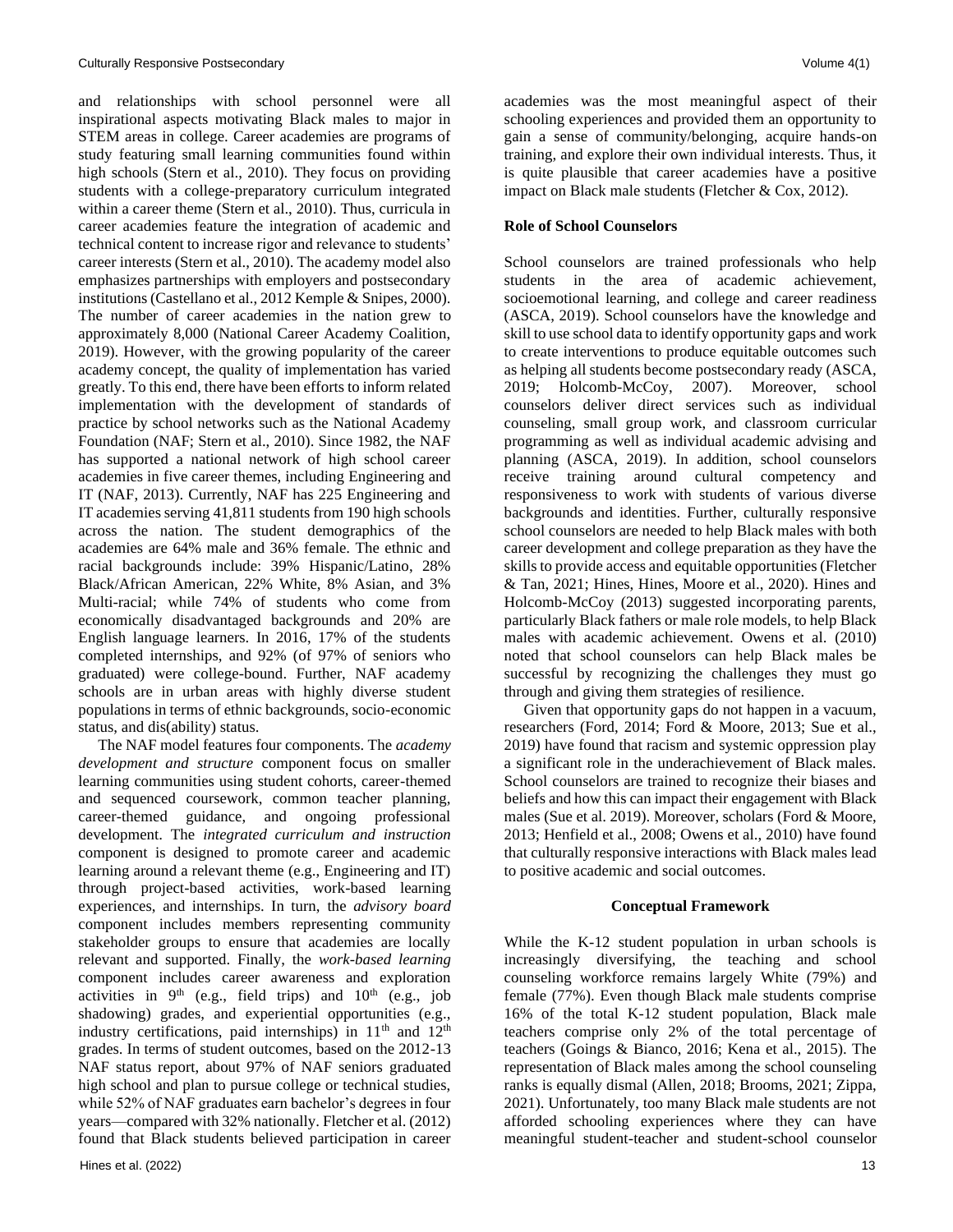relationships with Black male professionals in the school (Goings & Bianco, 2016).

 Brown (2009) discussed the unique dispositions, qualifications, capacities, and pedagogical performances that Black male teachers use; these practices were related to engaging and addressing the conditions of educating Black males. He also emphasized the unique verbal capacities, interactional styles, authoritative stances, interpersonal skills, and personal connections that Black male teachers use when teaching Black male students. Brown shared in his study that:

…African American male teachers…work through uncertainties and employ a variety of beliefs, practices and pedagogies to address the needs of African American male students. And of course, embedded within these practices, beliefs and pedagogies was indepth understanding of what it means to be 'Black' and 'male.' And yet, even here, both how the teachers approached Black male students and envisioned the model for what these students should and could become was quite different. (p. 433)

Brown (2012) further reminded us that the successes of Black male educators in teaching Black male students are not simply because of their shared gender and ethnic/racial identities. Rather, the successes are related to the pedagogies they employ by using a culturally centered framing.

 Increasing the representation of Black males among the school counseling and school psychology ranks is a worthy proposition to pursue. In many school systems across the country, there is a dearth of Black male role models. As noted earlier, this is not only evident in the teaching workforce but also true in school counseling and psychology. Too often, Black males "operate under a shield of distrust toward whites" (Majors & Mancini Billson, 1992, p. 40) and are reluctant to engage or open up to non-Blacks or even non-Black males. Thus, Black male students are likely to benefit from the presence of Black school stakeholders.

# **Cultural/Ethnic Matching**

Research has shown that cultural/ethnic matching produces positive school outcomes (Achinstein & Aguirre, 2008; Dee, 2004; Easton-Brooks et al., 2010; Eddy & Easton-Brooks, 2011). The concept of cultural matching is a term used to describe how ethnically and racially diverse students gain access to learning opportunities if schools and school stakeholders offer more culturally congruent, compatible, responsive, or synchronized learning environments that connect them with their home cultures (Achinstein & Aguirre, 2008). These individuals can serve as role models and positive examples of adults for students. Researchers (Dee, 2004; Easton-Brooks et al., 2010; Eddy & Easton-Brooks, 2011) noted that students "when matched with a teacher of the same ethnicity...ethnic minority students performed higher on academic achievement tests than those ethnic minority students who are not taught by ethnic minority teachers" (Easton-Brooks, 2014, p. 101). According to Achinstein and Aguirre (2008):

Previous research reports that such a match may promote positive relationships and role models, support students in crossing cultural and linguistic boundaries in school, foster culturally relevant teaching for diverse students' learning, and ease the professional's transition to working in high-minority urban schools. (p. 1506)

Overall, the gains found in cultural matching are largely attributed to the connection Black teachers make in the school to the home lives of their Black students (Banks, 1996; Gay, 2000; Milner, 2007; Nieto, 2000). Even further, researchers have demonstrated that teachers assessed students with similar cultures more favorably compared to those from other ethnic groups and have more positive perceptions of their students' learning capabilities (Casteel, 1998; Ehrenberg et al., 1995; Ferguson, 1998; Zimmerman et al., 1995).

 Researchers have found that the academic success of Black students is substantially influenced by the social support and encouragement that they gain from their teachers (and other school stakeholders; Brooms, 2016; Ladson-Billings, 2009). For Black elementary students, Black teachers had a positive impact on the reading outcomes of Black learners likely because of the similarities in language/ethnic-dialect (Christian, 1997; Paulston, 1998; Pérez, 1998). In addition, Dee (2004) found that Black teachers had a positive impact on the mathematics achievement of their Black students. Further, researchers have reported higher teacher expectations and lower rates of student absences and school suspensions (Holt & Gershenson, 2015). Those students who are schooled in environments with school stakeholders who employ culturally responsive practices often experience a positive school culture. Yet, there are strategies and mindsets that White school professionals can employ to improve the experiences, interactions, and outcomes of ethnically and racially diverse students. These strategies and mindsets are discussed within the theory of culturally responsive pedagogy.

# **Culturally Responsive Pedagogy**

Ladson-Billings (1995) posited that the theory of culturally responsive pedagogy is founded on three elements: (a) the need for all students to experience academic success; (b) the need for teachers to be culturally competent; and (c) the need for teachers to build their own cultural consciousness by confronting the status quo in society and schools. First, to capitalize on the strengths of students in the classroom, teachers must assess the knowledge and beliefs students encompass, understand how their students learn, and construct learning experiences to support their achievement. Further, teachers must harness a sociocultural consciousness. This type of teacher attitude entails: (a) respect for their learners and their ways of knowing; (b) adaptive instructional practices based on the needs of their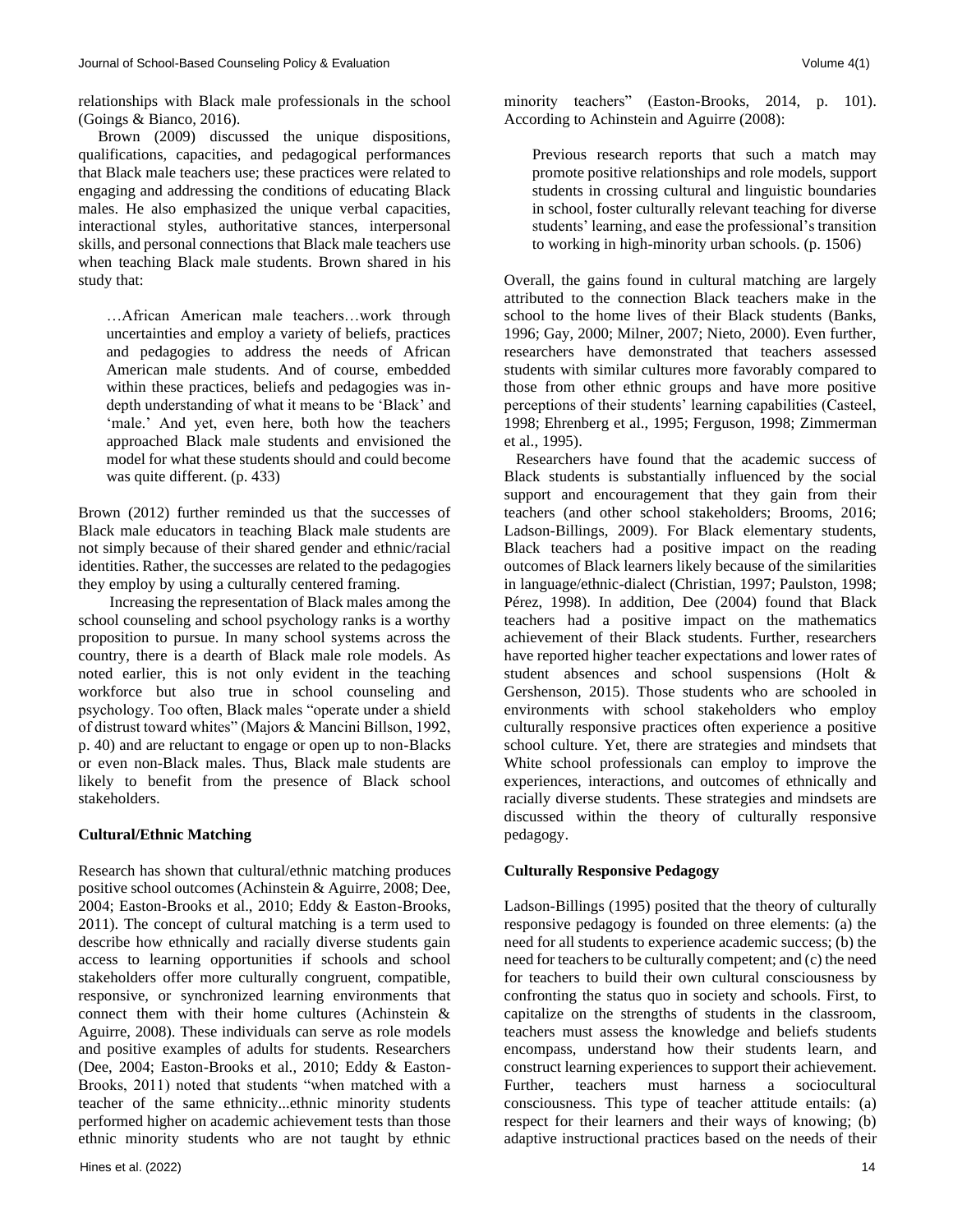students; and (c) a dedication to the learning of children. Moreover, teachers with a sociocultural consciousness understand that their upbringing and experiences are not universal but are shaped by their own unique experiences and demographics (e.g., culture, race, ethnicity, gender, language, geographic region, sexual orientation, socioeconomic status, among others).

 Gonzalez et al. (2005) expanded the notion of sociocultural consciousness with the concept of ''funds of knowledge'' which acknowledges that all students are competent based on their unique lived experiences. Their premise is that teachers need to go beyond the classroom and establish experiences and relationships with their students' families to successfully document this competence and knowledge. With this knowledge and understanding, teachers may then begin to integrate aspects of their students' home and community cultures into the classroom for instructional purposes.

 Ladson-Billings (1995) described the issue of Black students not being permitted to be themselves in the classroom. To address this issue, teachers need to be culturally competent and use culture as a motivation for learning. Therefore, teachers can use students' cultural interests as a bridge for learning academic concepts. In addition, teachers need to be reflective practitioners who examine their own cultural assumptions and how it shapes their instructional decision making. And culturally responsive teachers often "form and maintain connections with their students within their social contexts" (Banks et al., 2005, p. 245). The outcomes of culturally relevant teaching are classrooms that foster academically challenging environments and curricula which are equitable and responsive to diverse learners.

 Ladson-Billings and Tate (1995) also argued that teachers must be cognizant of how race in the United States continues to be a factor in determining school inequities, as we still live in a racialized society. Despite the ideological advancements made, particularly between Whites and Blacks, Blacks remain disadvantaged based on their race. These socio-historical issues, along with institutional and structural racism, are major factors in understanding why White students consistently outperform Black students even middle-class Black students—on a variety of student achievement measures. However, multicultural education is likely to lead to an equalizing effect on diverse racial, ethnic, and social groups within schools.

# **Method**

# **Research Design**

Our research question for this study was: what culturally responsive practices do school stakeholders rely on to ensure the success of Black males in a high school academy of engineering? We followed a qualitative, instrumental case study design to explore the experiences of school stakeholders (e.g., students, district and school personnel, and community partners) associated with the implementation of the career academy (Stake, 2006; Yin, 1994). Our research approach was interpretivist in nature and attempted to capture the meaning of participants' experiences and their sense-making on social issues. During discussions with the participants, we were able to understand and interpret the meanings of their decisions to engage and support Black male academy of engineering students. The case study approach allowed for the documentation of rich descriptive information about the setting in which the high school academy of engineering was implemented for the purpose of identifying both factors and detractors (e.g., interpersonal and interorganizational features) that contributed to student experiences. The goal was to document: (a) the organizational development and purpose; (b) the nature of curriculum and instruction; (c) strategies for supporting Black male engineering students; and (d) the internal (e.g., district and school) and external (e.g., community) system of support. We used pseudonyms throughout our discussions to replace participant and school names as well as locations.

 We studied a NAF (formerly known as the National Academy Foundation) academy of engineering (the case) operating within unique contexts (e.g., community and school district) at a distinguished level according to the NAF standards of practice. NAF continuously evaluates their high school academies to assess their level of implementation based on standards of practice. They rate academies on three levels of implementation, using the following hierarchy from highest to lowest: distinguished, model, and certified. NAF's educational design is based on these elements: academy development and structure, curriculum and instruction, advisory board, and work-based learning (NAF, 2013). The case study method was the most appropriate for studying school culture, organizational structures and supports, and practices of a distinguished NAF whole school (all students participate in one of several career academy themes) magnet academy of engineering for the following reasons. First, case studies focus on understanding the case, and how it operates in context of its particular situation. Second, case studies emphasize the functioning, activities, and practices that take place within the case. Third, case studies examine working parts and structures of a case as a system. In our case study, we relied on indirect (interviewing participants) data-gathering methods, which were conducted virtually using Zoom due to the COVID-19 pandemic (Stake, 2006; Yin, 1994).

# **Selection Criteria for the Case**

We used purposive sampling, our deliberate selection of the school and its stakeholders based on established criteria, to select Stanton Academy (pseudonym) because it was a distinguished NAF academy of engineering and its demographics: 99% African American and 95% economically disadvantaged student population (Etikan et al., 2016). We believed Stanton Academy would help us uncover how high-fidelity NAF academy school stakeholders promote the success of Black male engineering students. Hence, the richness of the academy context and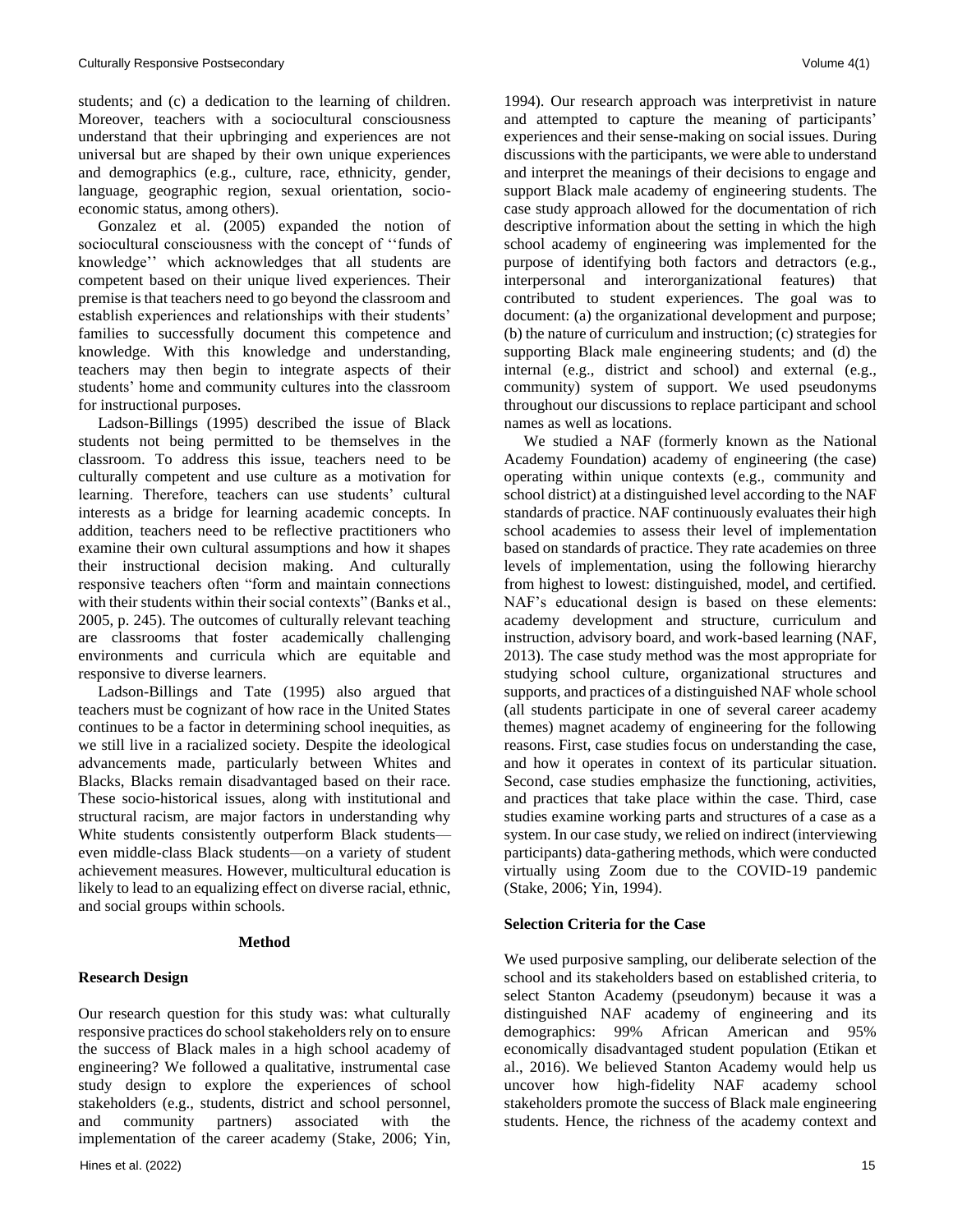implementation of student supports helped us to answer our research question.

#### **The Case: Stanton Academy**

**Demographics.** Stanton Academy is located in the city of Stanton (population of approximately 124,000) which is 55% White, 37% African American/Black, 4% Latinx, and 3% Asian. The median income was approximately \$42,000, and 19% of the community members lived below the poverty line. The city of Stanton was home to a historically black college and university.

 The Stanton Engineering Academy was a public school with a distinguished (whole school magnet) NAF academy (one of several career themed programs) embedded within the school. It was located in an urban area within the Southeastern region of the United States. Stanton Academy was comprised of approximately 1,263 students and 71 teachers (who were majority Black). In terms of gender, 51% of students were female and 49% were male. Concerning ethnic and racial background, 99% of students were Black and 1% were Latinx. Ninety-five percent of students qualified for free and/or reduced lunch. The graduation rate was 81%. Stanton Academy relied on an application system for student admission to the academy of engineering and several other career themed academies within the school.

#### **Researchers' Positionalities**

It is helpful to acknowledge our own inherent biases, perspectives, and frames of reference as researchers, which most likely influenced and shaped research encounters, processes, and findings. All authors are faculty (three Black men and one Black woman). We have professional backgrounds in the field of career and technical/workforce education, special education (with an emphasis in gifted education), and counselor education. All three of us have studied issues related to the impact of student participation in high school STEM-themed career academies as well as inequities in access to academically rigorous programs in schools, particularly for ethnically and racially diverse as well as students who come from economically disadvantaged backgrounds. To that end, it is likely that our interest and experiences with the aforementioned topics positively impact our interpretations of students' engagement with these curricular programs.

# **Data Collection**

The Institutional Review Board approved the research data collection methods used in this study, including the use of assent and consent forms for students. Stanton Academy's principal assisted in identifying and requesting participants to interview. Because of the COVID-19 pandemic, we conducted the interviews virtually using Zoom. To that end, we conducted 11 virtual group interviews with three district administrators, two school administrators, one school board member, one school staff member (Registrar), eight teachers

(core academic and Engineering teachers), two school counselors, eight advisory board members (comprised of postsecondary partners and business and industry representatives), and six African American/Black male Academy of Engineering students  $(n = 31)$ . The interviews were related to the mission and vision of the academy, curriculum and instruction, and external (community members) and internal (district and school) support targeted toward Black male students in the academy of engineering. However, the items of the interview protocol differed based on each stakeholder group. The interviews occurred on January 25th, 26th, and 28th of 2021. Each interview lasted for 60 minutes in duration.

#### **Participant Selection**

We used the maximum variation sampling procedure to identify key stakeholders who supported the academy and students within it (Collins et al., 2007). More specifically, we relied on the knowledge of an insider informant (the principal) to provide us with a list of participants to interview during our 3-day virtual interview. The stakeholders (participants) served in a variety of capacities within the school and we selected them based on their contributions according to our insider informant.

# **Data Analyses**

All interviews were audio-recorded and transcribed verbatim. We used constant comparison analysis to capture contextual factors underlying program implementation (Leech & Onwuegbuzie, 2007). We first read the entire dataset of transcripts. After doing so, we divided the dataset into smaller meaningful segments. We then labeled each segment with a code. Afterwards, we compared each component and collapsed those with similar codes. Last, we developed themes for each code group. For example, in arriving at a theme, the entire research team first read every transcript individually. We then individually re-read each transcript to search for patterns/codes related to the mission and vision, curriculum and instruction, and internal and external support of the school. We met as a research team to discuss the codes that emerged. We then went back to the transcripts to select quotes that matched the codes, including those that accurately depicted the implementation and supports provided at the academy. We finally were able to discuss and agree on possible phrases/statements to represent the codes, which became our themes. We relied on analytical triangulation by engaging in the collective reading and analyses of transcripts to establish trustworthiness.

#### **Results**

The purpose of this study was to examine the culturally responsive practices used by school stakeholders (who were predominantly Black) to engage Black male students from an academy of engineering. Our research question for this study was: what culturally responsive practices do school stakeholders rely on to ensure the success of Black males in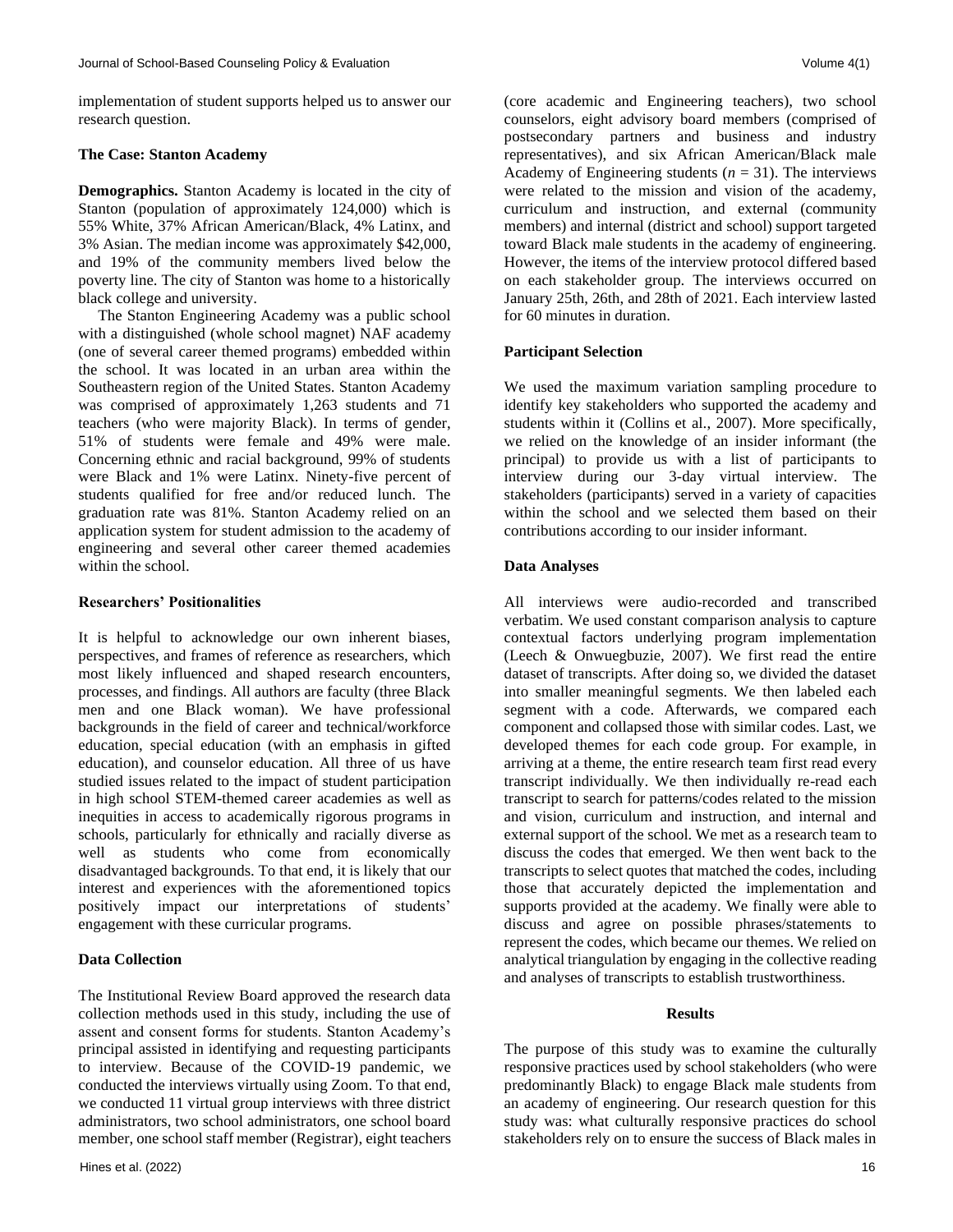a high school academy of engineering? The following themes emerged from our interview data: (a) mentors needed for Black males, (b) a need for more Black male school counselors, and (c) the role of a culturally responsive advisory board.

# **Mentors Needed for Black Males**

While we had a range of perspectives regarding the differences between the Black females and males in the academy of engineering, the majority of the school stakeholders we interviewed believed there was not a substantial difference between the male and female students in the academy of engineering in terms of academics, behavior, and engagement. For example, Ms. Davis (the academy director), expressed:

The males were—I can't say they were more engaged than the females were because they all were there for that same program, and they were all excited about what they were learning. They knew that they had a career path. They knew where they were going. I didn't really see any differences.

Instead, they told us that the challenges and issues most of their students faced emanated from their home environments, often being raised by one parent (their mothers), and what middle school they attended. Within that context, Mr. Davidson (advisory board member), discussed:

What we generally can see is you can see the difference in the—in maybe the upraising and maybe the home life and the home structure. You may see a young man that comes in and he's been coached by his mother, father, someone in the home, the importance of makin' a good first impression, which will be a lastin' impression, and—with makin' eye contact, sittin' up, and showing a general—genuine interest versus someone that may not—that's just comin' in to satisfy a grade when doin' the mock interviews.

Thus, the school stakeholders expressed the need for Black males to have additional social-emotional as well as academic support. Further, they expressed the need for Black males to have role models who aligned with their cultural backgrounds and were professionals in the field of engineering. Ms. Howard, a business teacher, told us:

I think when we're talkin' about the male, it should be. They need that extra support. Let's just be honest about it. Some of them don't have that extra support at home that they need. Let's just be honest. They may need that extra support. It's a great thing for them. That's where that mentor comes in handy, that mentorship, that extra push for them that they may not have that male structure at home. I think there should be extra support for the males to help them get over that initial hump, to get to see where they're going.

Having a Black male role model who is in the field of engineering, whether they are a college/university faculty member in engineering or a professional working in the field, was described to us as a motivator for students who had a desire to major and/or work in engineering. Nonetheless, those students who personally knew someone who was an engineer had a better sense of their career aspirations and desires to pursue engineering post-high school. For many Black males, the stakeholders discussed how Black male students often have lofty goals and visions of playing athletics professionally post-high school. An engineering teacher, Mr. Tan, shared with us:

Some things that I observed here at [Stanton Academy] is that the males, something about having a good role model is what's driving their career choice, and for now, I think...a lot of their role models are football players. The majority of their sole reason for being here sometimes, I feel, is to play football. Go pro. That's sometimes the mentality I get from some of my students...whenever I ask them what do they wanna do when they grown up, and, again, minus the football players, whenever they said, "engineer," I said, "Well, why was that?" It's because they said they knew someone from engineering, and they like what they do, and it's shown as a role model. For example, one of my student's parent is an engineer, and so they built that relationship with their parents to say, "I wanna do that too." I think having that role model and having some type of mentorship where students can see that bein' an engineer is a career choice that people take, and it's fun, will definitely influence their decision on taking engineering classes a little bit more seriously because they can get notoriously difficult. Whenever you try to take a difficult class without the interest, you just lose them. Building interest through model models, I think, should be targeted towards everyone, but I think for males specifically, the problem is that they think that...they...can go pro NFL. There's nothin' against that, but whenever that is their one target, and they think that is the only option, that's when they start to decline in other areas...but I think building some type of relationship with a NSBE [National Society for Black Engineers] organization, either at [local HBCU with one of the top engineering programs] or [local PWI], here at [Stanton Academy] would be pretty good for including a mentor into their lives.

It was evident through our interview with the stakeholders that athletics was a large contributor to the motivation of Black male students at Stanton Academy. While the stakeholders agreed that athletics did help students focus and better perform in the academy of engineering, it also was problematic as many of the students seemed to have unrealistic goals of playing basketball or football professionally. Therefore, the teachers attempted to help their students understand that the odds of playing professional sports are low and they communicated the value of having options beyond a sole focus on athletics.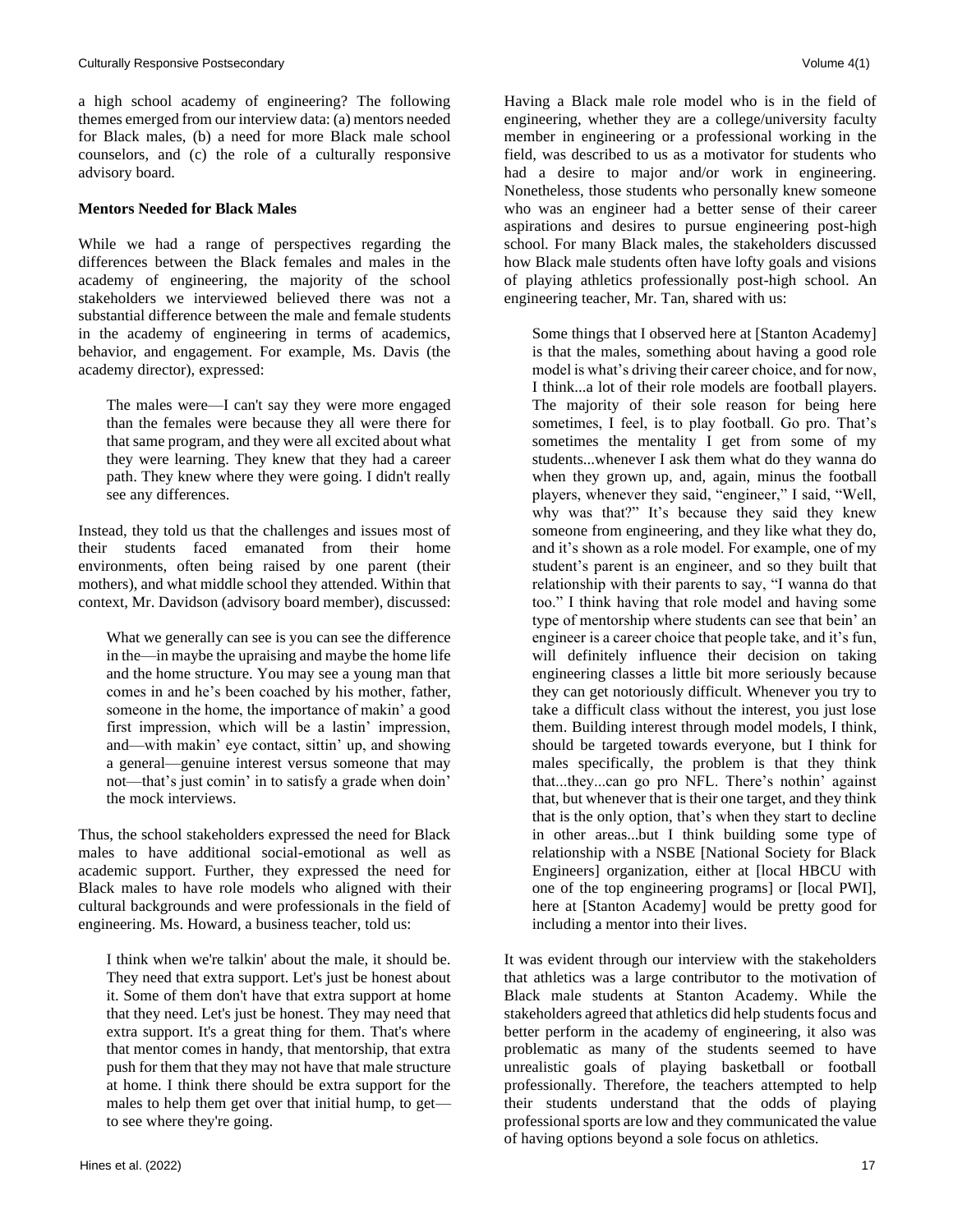# **A Need for more Black Male School Counselors**

Mr. Henry, an AP Government and U.S. History teacher shared with us about the emotional challenges that Black male students faced in the school. These challenges often emanated from the lack of a father present in their students' lives. While Stanton Academy had one Black male school counselor, Mr. Henry believed the school needed more Black male school counselors to address the social emotional needs of the students. He told us:

Oh, most definitely with our young African American males. Honestly, the best thing, what we really need, is probably if we had the ability to have some Black male counselors on campus for these kids to talk with. 'Cause sometimes they just need to talk with somebody that they can't talk with at home. A lot of the times, particularly with the boys, even though I'm White, I'm closer to their age than a lot of the other teachers so they'll come and just speak with me...Sometimes it'll be serious what they talk about. ...Sometimes they just need to vent...I would say we need some Black male counselors on campus, honestly. For our males..Our counselors are more guidance counselors, getting their classes set up and everything.

The teachers and school counselors both brought up the issue that school counselors at Stanton Academy lacked the time to devote to counseling students, particularly Black males. For example, Ms. Jackson (a Black science teacher) told us: "They have a lot of tasks...Counseling is not like it used to be, but I will say that the counselors here, when these students need that other part [counseling], they make time for them." When we asked the school counselors what their roles and responsibilities are on a daily basis, they told us that they spend most of their time on administrative duties and not on counseling students. Mr. James, a Black male school counselor at Stanton Academy reported, "It's academic, some counseling support, graduation, class audits...from 504..and then most of us also do extracurricular activities on campus as well." Gloria, a Black female school counselor at Stanton Academy confirmed. She stated:

Yeah. I know personally I have cut down as much as student interactions. I enjoy that more [the student interactions], just being able to interact with them…[I do] much less counselin' [than] I do...administrative paperwork, auditing, testing, so it's more of that than actually counseling.

The school stakeholders at Stanton Academy identified the challenge of addressing the social emotional needs of their Black male students as well as the lack of time for school counselors to do so. Thus, it was evident that Stanton Academy needed more Black male mentors who had a background in engineering as well as for Black male school counselors. The stakeholders believed that cultural matching would help motivate their students and offer support needed for their Black male learners.

# **The Role of a Culturally Responsive Advisory Board**

To address the need to have Black male role models, Stanton Academy worked with the engineering teachers and advisory board members to incorporate more guest speakers from business and industry who matched the cultural backgrounds (Black males) of the students. These mentors would also help students in creating their class projects. Getting the mentors was not a difficult challenge for Stanton Academy, with a 98% Black population, because they had a large number of Black teachers, administrators, and other school personnel. The academy also had a large number of alumni and community members who wanted to give back to students at their alma mater, and share their experiences of success. Ms. Walker, the School Registrar, mentioned:

A lotta the times, the current students are in amazement or like, "You graduate from [Stanton Academy]?" They're like, "Yeah, we graduated from here." To see an engineer or someone in that profession that's somewhat close to their age group is aweing to them. It's like, "Really? You graduated? I'm in the program, and you graduated from here." Just to see that, that gives the students a sense of inspirement for them to say, "Well, if you did it, then, yeah, I can do it too."

The mentors provided the Black male students in the academy of engineering inspiration and a realization that they, too, can be successful in the engineering field. Thus, Stanton Academy school stakeholders relied on cultural matching as a culturally responsive strategy to engage their Black male students. This was a challenge for the school stakeholders due to the COVID-19 pandemic. Yet, the school stakeholders addressed this challenge by providing opportunities for guest speakers to present virtually. To that end, Ms. Jenkins, a chemistry teacher, said:

We do a lot to make sure that they get good examples, models—role models to follow. I know especially with my class, I reach out to—because it's engineering, other engineers to come in and help mentor projects. Right now we're during COVID, so everything had to be virtually, but before COVID, I would bring in engineering mentors to come in and talk to our students to guide them in their projects and just kinda be an example for 'em. More recently, one of our graduates reached out, so sometimes that happens whereas we just recently conducted a virtual interview...a question session I should say, allowing a recent graduate to talk to senior engineering students who are interested in pursuing engineering and actually learn the process of setting up a little partnership so they can help some students who are actually on track applyin' to colleges for engineering to prepare them for interviews and things like that.

The guest speakers were not only from business and industry, the teachers also brought in university administrators and faculty, professional athletes, and alumni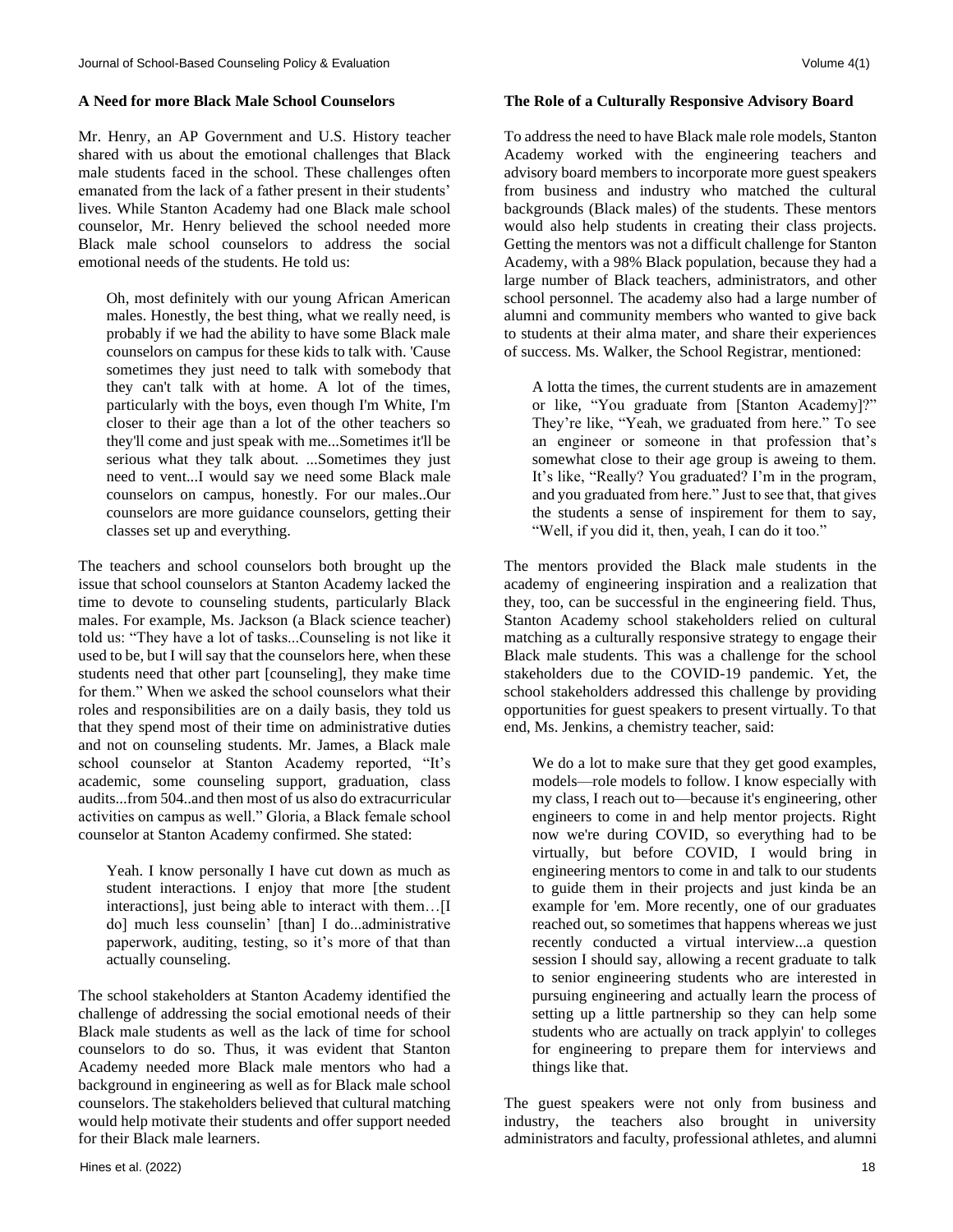to share their individual journeys and insights. The Associate Superintendent for Career and Technical Education, Dr. Roberts articulated:

Because they have so many people coming in to just talk, and they are meeting presidents of universities, engineering and owners of businesses and firms, professional athletes who used to be students there. The students just get the opportunities to meet people, and that's important to them. They wanna network and take the next step.

The Principal, Ms. Johnson, shared that bringing in Black mentors and role models was a culturally responsive practice at Stanton Academy. This culturally responsive practice was effective, but not as difficult for Stanton Academy given that the majority of their school stakeholders are Black. Ms. Johnson stated:

One, we are, again, 98 percent African American. I think that, with teachers inviting mentors into the class as it relates to the engineerin' profession, givin' students the opportunity to see themselves outside of or in the actual profession. They have a lot of those opportunities as well. I think that's one way that our teachers address the cultural component.

Another culturally responsive practice that was identified by the school stakeholders was ensuring students had access and exposure to culturally appropriate professional associations (e.g., the National Society for Black Engineers [NSBE]) and were taken on field trips to Historically Black Colleges and Universities (HBCUs). Mr. Wilson, Assistant Principal, reiterated by sharing:

Absolutely. I also think givin' our students access and exposure to programs like NSBE helps with that as well. I think with [local HBCU] being one of the top engineering schools in the nation and being an HBCU adds to that. I know, even during our summer break, one of the things we do is try and bring in different companies, as well as universities. One of those weeks is dedicated to HBCUs. The majority of the speakers, presenters, mentors that come in and present are African American. I think that that just—like Principal [Johnson] said, it's helped them to visualize it.

Thus, the school stakeholders at Stanton Academy believed that the cultural matching of school personnel and community members with students was a strength based culturally responsive practice that served as a source of motivation for the Black male students in the academy of engineering. The Black male students we interviewed also acknowledged the positive influence that Black stakeholders and the community had on their motivation to succeed despite their economic and environmental challenges. Andre, a Black male senior student in the academy of engineering, commented:

[Stanton] be a predominantly Black school, the community and the school. And, I think they play a part of it 'cause it's not the best neighborhood, but we make the most out of it, and the people around, they wanna see us get out of here. They wanna see us doin' great and I think that play a part of it 'cause who don't wanna see us doin' great?'

It was evident that the students recognized that their school personnel at Stanton Academy worked tirelessly to ensure they had the best educational experience possible by creating a relationship and connecting to their personal interests. The students also recognized that their Black teachers had high expectations for their achievement. Further, their teachers provided social and emotional support that they needed to overcome life challenges. Darius, a Black male senior in the academy of engineering, explained:

[We] got a lot of teachers at this school that—they really—I feel like almost every teacher at the school, you can build a bond with them and once that bond is made, it's never gonna break. Like we all had the same connection with Miss [Jackson] and how she a big motivation to all of us and how she push us. I'm pretty sure that any time we ever feelin' down or we feel like we need help with somethin', we could always just reach out to her and she gonna be right there.

It was not only the teachers, but the advisory board members were equally important regarding the success of the Black males in the academy of engineering. Their roles and responsibilities were multifaceted. The advisory board members engaged in fundraising to support the academy and students with equipment and supplies. They created opportunities for students to engage in work-based learning activities (e.g., job shadowing, mock interviews, internships). The advisory board also connected the students with culturally aligned organizations like NSBE and HBCUs for their learners to hear from Black professionals and higher education students about their experiences and transitions from high school to college as well as in the workplace. Additionally, the advisory board attempted to address any lingering issues that they found in the academy. For example, the advisory board members developed a program to help the academy of engineering students perform better on the ACT test as they realized this was a barrier for the high school students, particularly Black male students, in securing college majors in STEM areas such as engineering. The advisory board members we interviewed explained to us that while Black male students in the academy of engineering were graduating with high GPAs and grades from the high school, many of them were not able to matriculate into college to pursue a degree in engineering because of their low ACT scores. Thus, the advisory board made it their mission to work with their local university's engineering department faculty to provide ACT preparation sessions for the Black male academy of engineering students at Stanton Academy.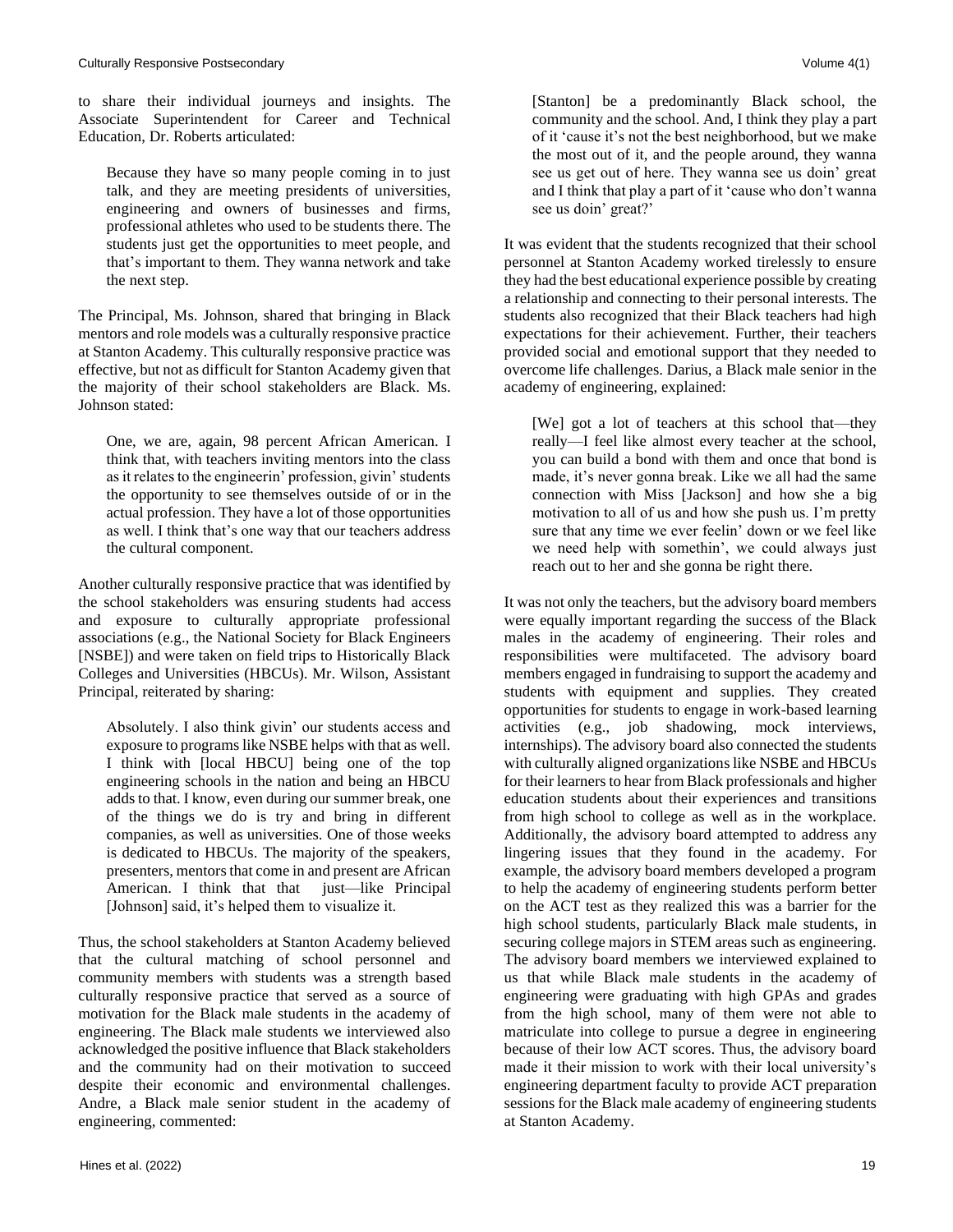#### **Discussion**

Our results show the importance of having mentors, educators, community members (e.g., alumni), business and industry as well as postsecondary representatives reflect the cultural backgrounds of the student population (Dee, 2004; Easton-Brooks et al., 2010; Eddy & Easton-Brooks, 2011). We found that Black males benefited from cultural matching and a culturally responsive approach to postsecondary preparation, particularly in the field of engineering. This cultural matching was important as we found that Black school stakeholders provided their students with various culturally responsive supports, including social and emotional support, high expectations for success, strong relationships and connections to students' interests, and the identification of challenges and their abilities to address them (Ladson-Billings, 1995).

 Similar to findings from a prior study, we also found that school counselors are in a pivotal role to bridge the educational and postsecondary needs of Black males and the resources from the community to provide opportunities for them [Black males] to be successful beyond high school and prepared for STEM careers such as one in engineering (Fletcher et al., in press, c). Yet, the school stakeholders at Stanton Academy identified this as a major challenge to effectively engaging their Black male academy of engineering students. Owens et al. (2010) noted that school counselors can help Black males be successful by recognizing the challenges they must go through and giving them strategies of resilience. Moreover, scholars (Ford & Moore, 2013; Henfield et al., 2008; Owens et al., 2010) have found that culturally responsive interactions with Black males lead to positive academic and social outcomes. In our study, the school stakeholders acknowledged that more Black male school counselors were needed as they reported that the Black male students dealt with significant home life challenges and therefore needed extra support to overcome them. While school counselors are trained to recognize their biases and beliefs and how this can impact their engagement with Black males (Sue et al., 2019), it was evident in our study that recruitment of Black male school counselors are needed with a school that is predominately Black, which is noted in a prior study (Fletcher & Tan, 2021).

 We also found that the advisory board played a major role in providing culturally responsive support for Black males. At Stanton Academy, the advisory board went above the typical functions of this type of committee. They not only provided fundraising for student scholarships and workbased learning opportunities, but they sought to identify and address challenges that Black male students faced in the academy of engineering. One of the biggest challenges that they addressed is the need to provide Black male students with ACT preparation as a mechanism to ensure their matriculation into college with a STEM major. To that end, we believe it is important to incorporate school counselors into the advisory board who have the ability to collaborate, evaluate, and advocate for policy around postsecondary readiness for Black male students (Hines, et al., 2020).

#### **Recommendations**

# **Practice**

School counselors have skills in creating and evaluating programs geared toward postsecondary readiness (ASCA, 2019, Erford, 2019a). For example, Hines and colleagues (2020) created a five-lesson plan curriculum titled, *Achieving Excellence: A College Readiness Curriculum for African American Males*, a group counseling approach to prepare 10th graders for college. The curriculum is designed for school counselors to incorporate a psychoeducational process with activities that incorporate Black male role models to discuss their career decision-making. As mentioned in the findings, the curriculum can help Black men who have unrealistic goals about their future to engage in goal-setting and planning that aligns with their gifts and talents. Moreover, the curriculum includes pre- and posttests to evaluate student comprehension and learning. Further, this curriculum has a lesson plan that involves bringing in Black male guest speakers from various careers as well as being alumni of the school to assist with postsecondary preparation. Additionally, school counselors are trained to evaluate school counseling programs that can better prepare students to receive adequate services leading to student achievement and success (Council for Accreditation of Counseling and Related Educational Programs [CACREP], 2016). In other words, school counselors engage in outcome or results evaluation to understand if students have changed or improved in achievement or behavior as a function of school counselor activities (e.g., intervention or prevention; Erford, 2019b).

 Collaboration was key to helping Black males in the pursuit of engineering as demonstrated in the results section. School counselors use collaboration to achieve a common goal or objective (ASCA, 2019). Further, the advisory board is a vehicle to implement collaboration between stakeholders to assist Black males. School counselors are trained to create a similar board called Advisory Council in which they work on goals of the school counseling program, funding for school counseling programs, and review annual student goals (ASCA, 2019 p.72). School counselor skills on the advisory council can easily translate into leading an advisory board for career academies given their expertise and knowledge in promoting school counseling programs through a public relations process. School counselors can engage in school-family-community partnerships, especially in urban schools (Bryan, 2005; Bryan & Henry, 2012; Epstein et al., 2019) to create an ecosystem of role models and stakeholder engagement outside of school, collaboration with the advisory board, and engage with school personnel to ensure Black males are academically successful in school and adequately prepared for a career in engineering.

# **Policy**

Policy around improving Black male representation in engineering or other STEM programs where they are underrepresented should be addressed. Although Stanton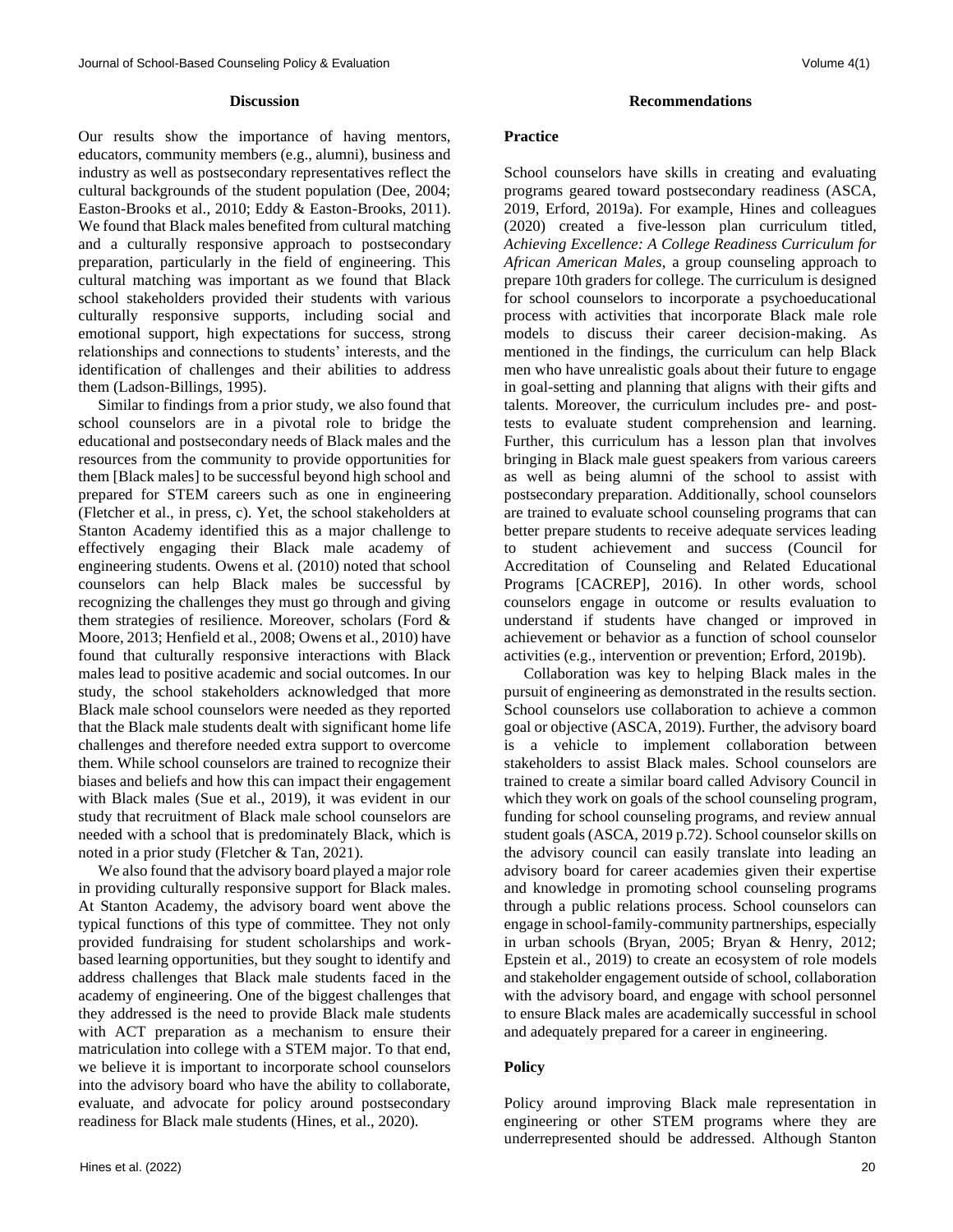Academy has business leaders and mentors who are Black men coming in to help students, perhaps school counselors can work with school leaders and the school district to formalize a partnership that recognizes the need for Black males who are in engineering to serve as leaders in the schools. Also, school counselors and the advisory board can advocate for more school counselors of color, particularly Black males. Career Academies can develop a Grow Your Own (Fletcher, 2014) program or collaborate with school counseling programs at colleges or universities to develop a pipeline to hire school counselors, specifically Black males, who reflect their student populations. Moreover, the school district can partner with a local My Brother's Keeper chapter (or national if a chapter is not present) to create partnerships that will improve the academic outcomes and recruit Black males into engineering programs. Finally, school leaders should enact policy that will make sure school counselors are fulfilling their roles in engaging and counseling studies rather than doing non-counseling duties such as testing as encouraged by the ASCA National Model (ASCA, 2019).

#### **Research**

More research is needed to understand how educational stakeholders became culturally responsive. Interviewing educational stakeholders can give insight on how they acquired their culturally responsive practices so other educators, especially White educators, can implement this approach to assist Black males. Furthermore, scholars can explore the types of mentors Black males at Career Academies need to be academically successful and to continually be engaged in postsecondary preparation activities, such as continuing to pursue STEM careers and majors. Further, exploring Black males' perceptions and outcomes of having mentors has research implications to understanding the effectiveness of culturally responsive mentorship, especially for students in STEM. Lastly, interviewing other Black male school counselors who are in the profession may assist with understanding how to recruit them into the profession.

#### **Limitations**

There are several limitations that exist with this study. First, this study used a qualitative approach and the sample cannot be generalized to all educational stakeholders. Thus, the findings are limited to this particular case. Any implications rest on similar school, student, stakeholder, and community contexts. Second, the majority of the educational stakeholders were Black and the study did not have the perspectives of non-Black stakeholders. This limits our ability to uncover effective strategies that non-Black stakeholders used to support Black male students. Third, the research study occurred in NAF academies and not a traditional, comprehensive high school where experiences and results may differ. Hence, our findings have direct implications for the 619 NAF academies within 392 high schools serving 117,550 students nationwide. Fourth, school counselors were one of many school stakeholders in this

study. Therefore, the perspectives of school stakeholders were not the sole focus of the research. Fifth, we only relied on the use of interviews for our data collection efforts. This limits the extent of information collected to inform our findings.

# **Conclusion**

Culturally responsive educators are a necessary component to the success for Black males, especially those in STEM programs. More importantly, school counselors who reflect the cultural background or are culturally competent can advocate for and create school settings that will expand opportunities and maximize the potential of Black males in career academies. Lastly, culturally responsive school counselors can attract culturally responsive stakeholders to create a mutually beneficial situation: Black males achieving in schools as well as Black males entering postsecondary institutions and engineering careers to increase representation.

#### **Author Note**

Erik M. Hines, Department of Educational Psychology and Learning Systems, Florida State University. Edward C. Fletcher Jr, Department of Educational Studies, The Ohio State University. James L. Moore, III, Department of Educational Studies, The Ohio State University. Donna Y. Ford, Department of Educational Studies, The Ohio State University. Correspondence concerning this manuscript should be addressed to Erik M. Hines, Dept of Educational Psychology and Learning Systems, 1114 W. Call St., Tallahassee, FL 32306 (email: [emhines@fsu.edu\)](mailto:emhines@fsu.edu).

#### **Disclosure Statement**

We have no known conflict of interest to disclose.

# **Funding**

This research was supported by grants from the National Science Foundation's EEC, ITEST and EHR Core Research programs (Award Numbers 1828306, 2001914, 1614707, 2016580, and 2000472)

#### **ORCID**

Erik M. Hines **1** [0000-0002-6025-0779](https://orcid.org/0000-0002-6025-0779)

# **References**

- Achieve. (2021). *College and career readiness*. [https://www.achieve.org/college-and-career](https://www.achieve.org/college-and-career-readiness)[readiness](https://www.achieve.org/college-and-career-readiness)
- Achinstein, B., & Aguirre, J. (2008). Cultural match or culturally suspect: How new teachers of color negotiate sociocultural challenges in the classroom. *Teachers College Record, 110*(8), 1505-1540. <https://doi.org/10.1177/016146810811000802>
- American College Testing. (2010). *The condition of college and career readiness.* [https://portalcentral.aihec.org/](https://portalcentral.aihec.org/MSIStudentSuccess/StudentSuccess/College%20and%20Career%20Readiness%202010.pdf)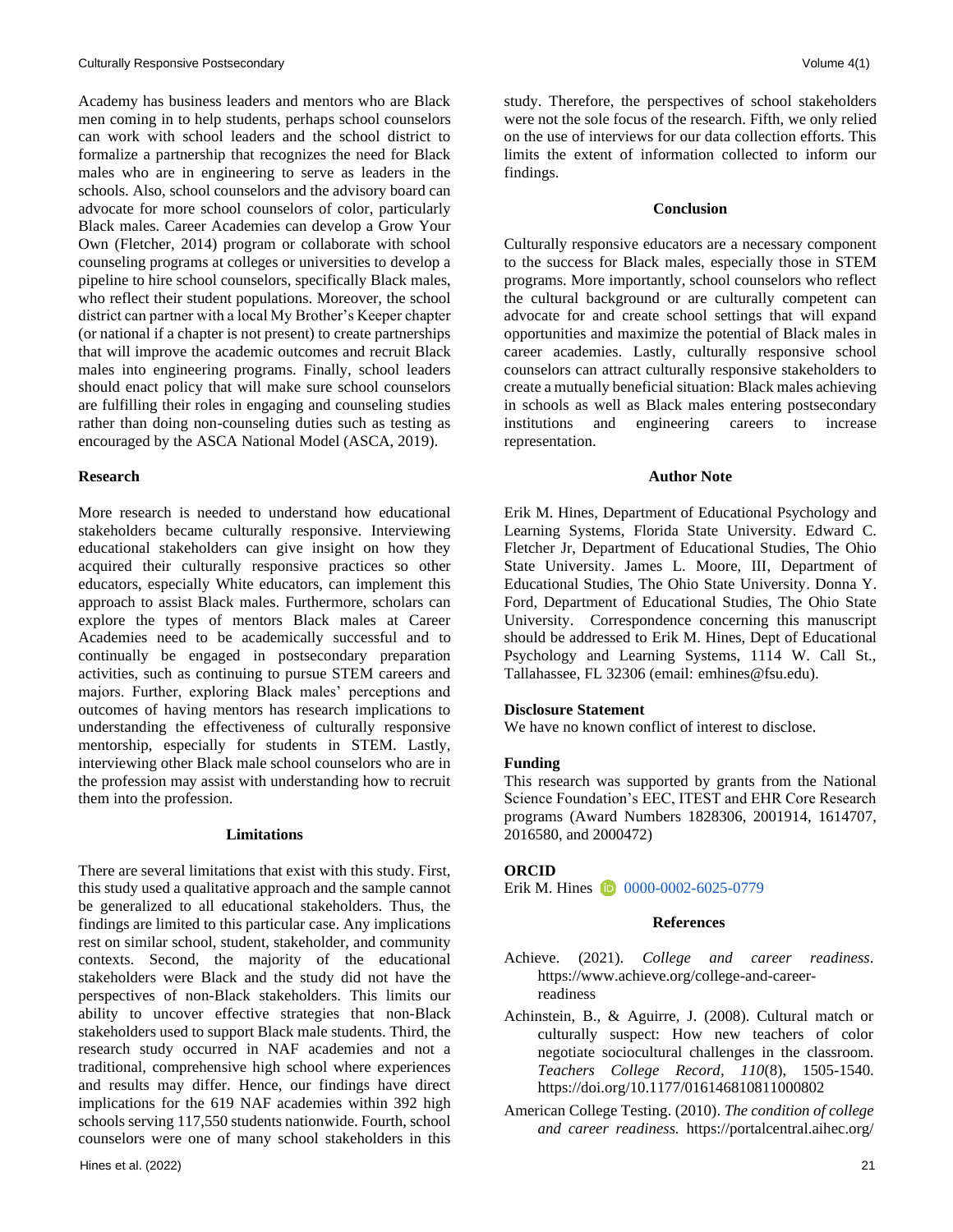[MSIStudentSuccess/StudentSuccess/College%20and](https://portalcentral.aihec.org/MSIStudentSuccess/StudentSuccess/College%20and%20Career%20Readiness%202010.pdf) [%20Career%20Readiness%202010.pdf](https://portalcentral.aihec.org/MSIStudentSuccess/StudentSuccess/College%20and%20Career%20Readiness%202010.pdf)

- Allen, J. B. (2018). *Schools need more Black male counselors*. [https://edlanta.org/2018/10/schools-need](https://edlanta.org/2018/10/schools-need-black-male-counselors/)[black-male-counselors/](https://edlanta.org/2018/10/schools-need-black-male-counselors/)
- American School Counselor Association. (2019). *The ASCA national model: A framework for school counseling programs* (4<sup>th</sup> ed.). Author.
- Baker, P. (2005). The impact of cultural biases on African American students' education: a review of research literature regarding raced based schooling. *Education and Urban Society*, *37*(3), 243-256. <https://doi.org/10.1177/0013124504274187>
- Banks, J. (1996). *Multicultural education, transformative knowledge, and action: Historical and contemporary perspectives*. Teachers College Press.
- Banks, J., Cochran-Smith, M., Moll, L., Richert, A., Zeichner, K., LePage, P., et al. (2005). Teaching diverse learners. In L. Darling-Hammond & J. Bransford (Eds.), *Preparing teachers for a changing world* (pp. 232–274). Jossey-Bass.
- Brooms, D. (2016). "I was just trying to make it": Examining urban Black males' sense of belonging, schooling experiences, and academic success. *Urban Education*, *54*(6), 804-830. [https://doi.org/10.1177/](https://doi.org/10.1177/0042085916648743) [0042085916648743](https://doi.org/10.1177/0042085916648743)
- Brooms, D. R. (2021). "He wanted everybody to succeed": Black males, relational trust, and school counseling. *Professional School Counseling*, *25*(1c), 1-10. <https://doi.org/10.1177/2156759X211040035>
- Brown, A. L. (2009). "Brothers gonna work it out:" Understanding the pedagogic performance of African American male teachers working with African American male students. *The Urban Review 41*, 416– 435.<https://doi.org/10.1007/s11256-008-0116-8>
- Brown, A. L. (2012). On human kinds and role models: A critical discussion about the African American male teacher, *Educational Studies*, *48*(3), 296-315. <https://doi.org/10.1080/00131946.2012.660666>
- Brown, B., Mangram, C., Sun, K., Cross, K., & Raab, E. (2016). Representing racial identity: Identity, race, the construction of the African American STEM students. *Urban Education*, *24*, 1-37. <https://doi.org/10.1177/0042085916661385>
- Bryan, J. (2005). Fostering educational resilience and achievement in urban schools through school-familycommunity partnerships. *Professional School Counseling, 8*, 219-227.
- Bryan, J., & Henry, L. (2012). A model for building schoolfamily-community partnerships: Principles and process. *Journal of Counseling & Development*, *90*(4), 408-420. [https://doi.org/10.1002/j.1556-6676.2012.00](https://doi.org/10.1002/j.1556-6676.2012.00052.x) [052.x](https://doi.org/10.1002/j.1556-6676.2012.00052.x)
- Carnevale, A. P., Cheah, B., & Hanson, A. R. (2015). *The economic value of college majors.* Georgetown

[org/eight-components](http://nosca.collegeboard.org/eight-components)

Collins, K. M. T., Onwuegbuzie, A. J., & Jiao, Q. G. (2007). A mixed methods investigation of mixed methods sampling designs in social and health science research. *Journal of Mixed Methods Research*, *1*, 267-294. <https://doi.org/10.1177/1558689807299526>

College Board National Office of School Counselor Advocacy. (2010). *The eight components of college and career readiness.* [http://nosca.collegeboard.](http://nosca.collegeboard.org/eight-components)

University, Center on Education and the Workforce. [https://cew.georgetown.edu/wp-content/uploads/](https://cew.georgetown.edu/wp-content/uploads/Exec-Summary-web-B.pdf)

Council for Accreditation of Counseling and Related Educational Programs. (2016). *Section 5: School counseling.* [https://www.cacrep.org/section-5-entry-](https://www.cacrep.org/section-5-entry-level-specialty-areas-school-counseling/)

Casteel, C. A. (1998). Teacher–student interactions and race in integrated classrooms. *Journal of Educational Research*, *92*(2), 115-120. [https://doi.org/10.1080](https://doi.org/10.1080/00220679809597583)

Castellano, M., Sundell, K., Overman, L. T., & Aliaga, O. A. (2012). Do career and technical education programs of study improve student achievement? Preliminary analyses from a rigorous longitudinal study. *International Journal of Educational Reform*, *21*, 98- 118. <https://doi.org/10.1177/105678791202100202> Christian, D. (1997). *Vernacular dialects in U. S. schools.*  ERIC Digest (ED406846). [https://www.ericdigests.](https://www.ericdigests.org/1997-4/dialects.htm)

[level-specialty-areas-school-counseling/](https://www.cacrep.org/section-5-entry-level-specialty-areas-school-counseling/)

Exec- [Summary-web-B.pdf](https://cew.georgetown.edu/wp-content/uploads/Exec-Summary-web-B.pdf)

[/00220679809597583](https://doi.org/10.1080/00220679809597583)

[org/1997-4/dialects.htm](https://www.ericdigests.org/1997-4/dialects.htm)

- Conley, D. T. (2010). *College and career ready: Helping all students succeed beyond high school*. Jossey-Bass.
- Dee, T. S. (2004). Teachers, race, and student achievement in a randomized experiment. *Review of Economics and Statistics*, *86*(1), 195-210.
- Easton-Brooks, D. (2014). Ethnic-Matching in Urban Schools. In H.R. Milner IV & K. Lomotey (Eds), *Handbook of urban education* (pp. 97-113). Rutledge*.*
- Easton-Brooks, D., Lewis, C., & Zhang, Y. (2010). Ethnic matching: The influence of African American teachers on the reading scores of African American students. *National Journal of Urban Education & Practice*, *3*, 230-243.
- Eddy, C., & Easton-Brooks, D. (2011). Ethnic matching, school placement, and mathematics achievement of African American students from kindergarten through fifth grade. *Urban Education*, *46*(6), 1280-1299. <https://doi.org/10.1177/0042085911413149>
- Ehrenberg, R. G., Goldhaber, D. D., & Brewer, D. J. (1995). Do teachers' race, gender, and ethnicity matter? Evidence from the National Educational Longitudinal Study of 1988. *Industrial and Labor Relations Review*, *48*, 547-561.
- Epstein, J. E., & Associates. (2019). *School, family, and community partnerships: Your handbook for action* (4th ed.). Crown Oaks.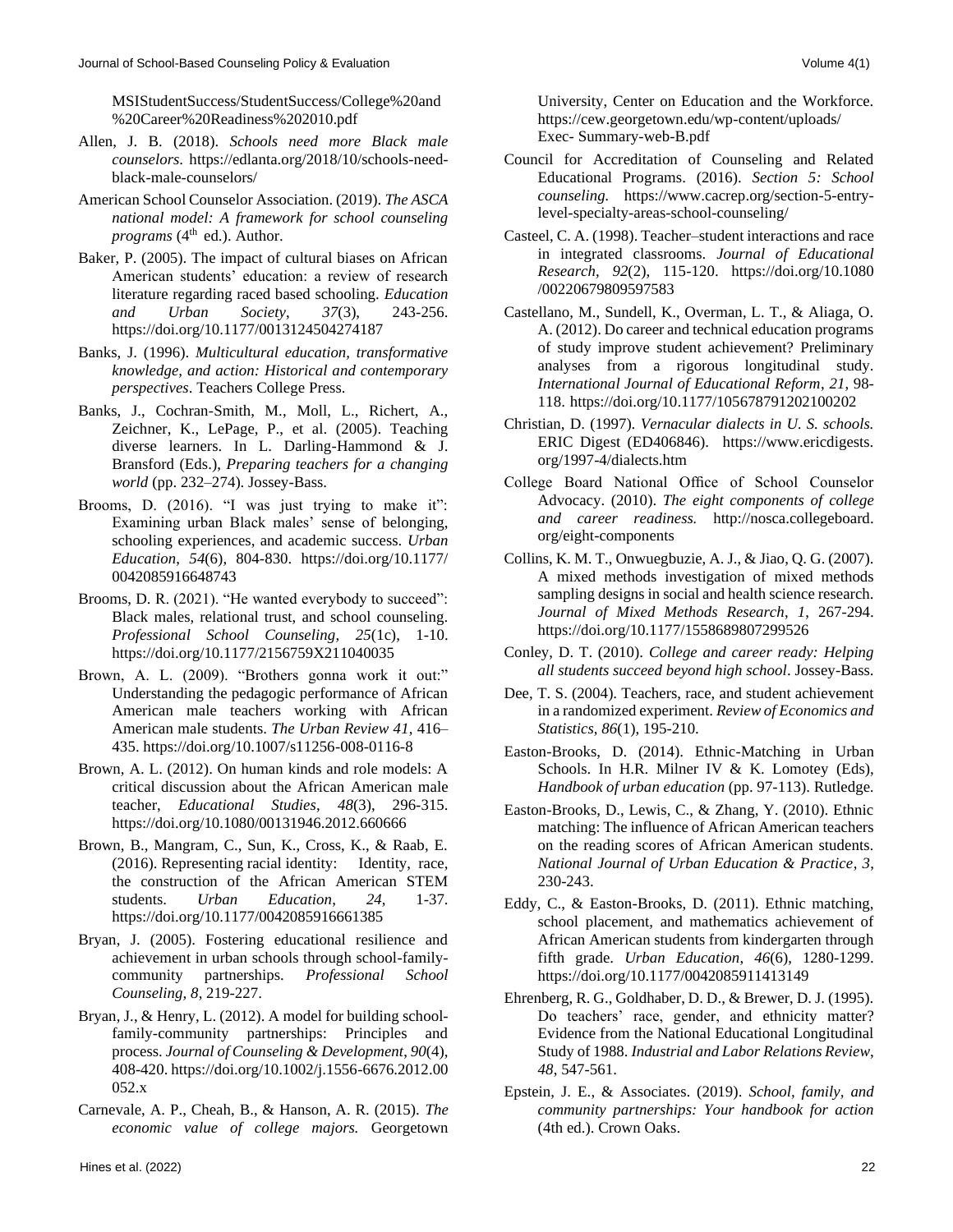- Erford, B. T. (2019a). *Transforming the school counseling profession* (5<sup>th</sup> ed.). Merrill Prentice Hall.
- Erford, B.T. (2019b). Accountability: Assessing needs, determining outcomes, and evaluating programs. In B.T. Erford (Ed), *Transforming the school counseling profession* (5th ed., pp. 94-130). Merrill Prentice Hall.
- Etikan, I., Musa, S., & Alkassim, R. (2016). Comparison of convenience sampling and purposive sampling. *American Journal of Theoretical and Applied Statistics*, *5*(1), 1-4. 4[. https://doi.org/10.11648/j.ajtas.](https://doi.org/10.11648/j.ajtas.20160501.11) [20160501.11](https://doi.org/10.11648/j.ajtas.20160501.11)
- Ferguson, R. F. (1998). Teachers' perceptions and expectations and the African American-White test score gap. In C. Jencks & M. Phillips (Eds.), *The Black-White test score gap* (pp. 273). Brookings Institution Press.
- Fletcher, E. C. (2014). High school students' exposure to diversity in an urban teaching academy and their conceptions of its place in future practice. *The Urban Review*, *46*(4), 597-619. [https://doi.org/10.1007/](https://doi.org/10.1007/s11256-013-0270-5) [s11256-013-0270-5](https://doi.org/10.1007/s11256-013-0270-5)
- Fletcher, E. C., & Cox, E. (2012). Exploring the meaning African American students ascribe to their participation in high school career academies and the challenges they experience. *The High School Journal*, *96*(1), 4-19.<https://doi.org/10.1353/hsj.2012.0017>
- Fletcher, E. C., Ford, D. Y., Moore, J. (2021). Career academies as an exemplary model of preparing students of color to be college and career ready. In Hines, E.; Owens, L. (Eds.), *Equity-based career development and postsecondary transitions: An American imperative.* Information Age Publishing.
- Fletcher, E. C., & Moore, J. L. (2021). Lived experiences of low-income, African American males in a high school STEAM academy: Implications for school counselors. *Professional School Counseling*, *25*(1), 1-12. <https://doi.org/10.1177/2156759X211040030>
- Fletcher, E. C., & Tan, T. X. (2021). Black Lives Matter: Examining an urban high school STEAM academy supporting African American students, families, and communities using a healing-centered approach. *International Journal of Multiple Research Approaches*, *13*(1), 41-54*.*
- Fletcher, E., & Tyson, W. (2016). A longitudinal analysis of young adult pathways to STEMH occupations. *Career and Technical Education Research*, *41*(3), 191-211. <https://doi.org/10.5328/cter40.3.191>
- Fletcher, E., & Zirkle, C. (2009). The relationship of high school curriculum tracks to degree attainment and occupational earnings. *Career and Technical Education Research*, *34*(2), 81-102. <https://doi.org/10.5328/CTER34.2.81>
- Ford, D. Y. (2014). Segregation and the underrepresentation of Blacks and Hispanics in gifted education: Social inequality and deficit paradigms. *Roeper Review*, *36*, 143-154.
- Ford, D. Y., & Moore, J. L., III. (2013). Understanding and reversing underachievement and achievement gaps among high-ability African American males in urban school contexts. *Urban Review, 45*(4), 400-415. <https://doi.org/10.1007/s11256-013-0256-3>
- Gay, G. (2000). *Culturally, responsive teaching: Theory, research & practice.* Teacher College Press.
- Goings, R., & Bianco, M. (2016). "It's hard to be who you don't see: An exploration of black male high school students' perspectives on becoming teachers. *The Urban Review, 48*, 628-646. [https://doi.org/10.1007/](https://link.springer.com/article/10.1007/s11256-016-0371-z) [s11256-016-0371-z](https://doi.org/10.1007/s11256-016-0371-z)
- Gonzalez, N., Moll, L., & Amanti, C. (2005). *Funds of knowledge: Theorizing practices in households, communities, and classrooms.* Lawrence Erlbaum.
- Hallett, R. E., & Venegas, K. M. (2011). Is increased access enough? Advanced placement courses, quality, and success in low-income urban schools. *Journal for the Education of the Gifted, 34*(3), 468–487. <https://doi.org/10.1177/016235321103400305>
- Harper, S. R. (2012). *Black male student success in higher education: A report from the national Black Male College Achievement Study*. Philadelphia, PA: University of Pennsylvania, Center for the Study of Race and Equity in Education.
- Henfield, M. S., Moore, J. L., & Wood, C. (2008). Inside and outside gifted education programming: Hidden challenges for African American students. *Exceptional Children*, *74*(4), 433–450. <https://doi.org/10.1177/001440290807400402>
- Hines E. M., & Holcomb-McCoy, C. C. (2013). Parental characteristics, ecological factors, and the academic achievement of African American males. *Journal of Counseling and Development, 91*(1) 68-77*.* <https://doi.org/10.1002/j.1556-6676.2013.00073.x>
- Hines, E. M.**,** Borders, L. D., & Gonzalez, L. M. (2015). "It takes fire to make steel": Stories of two African American males finding purpose through their college experiences. *Journal for Multicultural Education*, *9*(4), 225-247.
- Hines, E. M., Cooper, J. N., & Corral, M. D. (2019). Overcoming the odds: First generation Black and Latino male collegians' perspectives on pre-college barriers and facilitators. *Journal for Multicultural Education*, *13*(1), 51-69[. https://doi.org/10.1108/JME-](https://doi.org/10.1108/JME-11-2017-0064)[11-2017-0064](https://doi.org/10.1108/JME-11-2017-0064)
- Hines, E. M., Harris, P. C., Mayes, R. D., & Moore, III, J. L. (2020). I think of college as setting a good foundation for my future: Black males navigating the college decision making process. *Journal for Multicultural Education*, *14*(2) 129-147. <https://doi.org/10.1108/JME-09-2019-0064>
- Hines, E. M., Hines, M. R., Moore, J. L. III., Steen, S., Singleton, II, P., Cintron, D., Traverso, K., Golden, M. N., Wathen, B., & Henderson, J. A. (2020). Preparing African American males for college: A group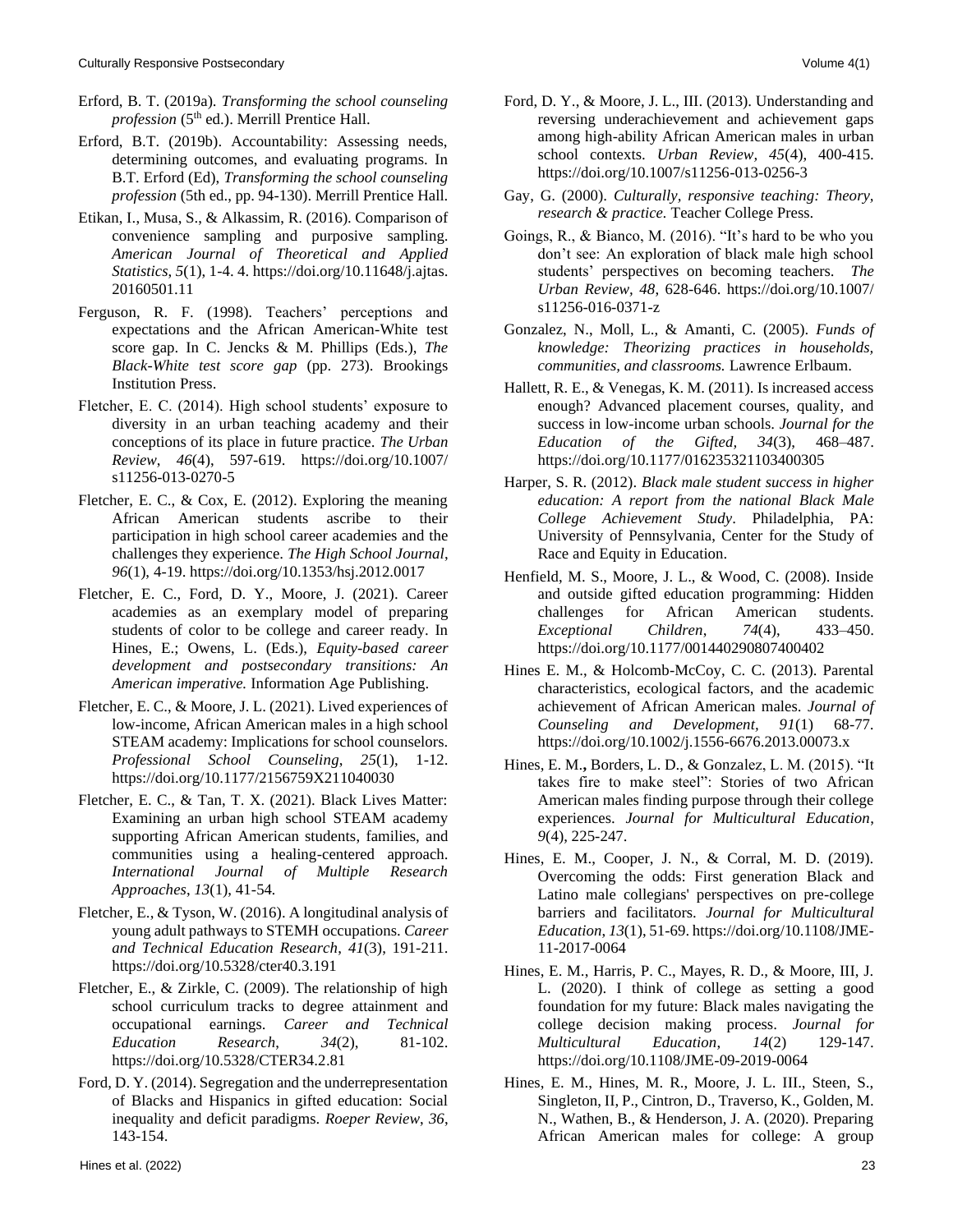counseling approach. *The Journal for Specialists in Group Work*, *45*(2), 129-145. <https://doi.org/10.1080/01933922.2020.1740846>

- Holcomb-McCoy, C. (2007). *School Counseling to Close the Achievement Gap: A Social Justice Framework for Success.* Corwin Press.
- Holt, S. B., Gershenson, S. (2015). *The impact of teacher demographic representation on student attendance and suspensions.* [http://papers.ssrn.com/sol3/papers.](http://papers.ssrn.com/sol3/papers.cfm?abstract_id=2708367) [cfm?abstract\\_id=2708367](http://papers.ssrn.com/sol3/papers.cfm?abstract_id=2708367)
- Jackson, J. F. L., & Moore, J. L., III. (2006). African American males in education: Endangered or ignored? *Teachers College Record, 108*, 201-205. <https://doi.org/10.1111/j.1467-9620.2006.00647.x>
- Ladson-Billings, G. (2009). *The dreamkeepers: Successful teachers of African American children.* Jossey-Bass.
- Kemple, J., & Snipes, J. (2000). *Career academies: Longterm impacts on labor market outcomes, educational attainment, and transitions to adulthood.* MDRC.
- Kena, G., Musu-Gillette, L., Robinson, J., Wang, X., Rathbun, A., Zhang, J., Wilkinson-Flicker, S., Barmer, A., and Dunlop Velez, E. (2015). *The condition of education 2015 (NCES 2015-144).* Washington, DC: U.S. Department of Education, National Center for Education Statistics.
- Kolluri, S. (2018). Advanced placement: The dual challenge of equal access and effectiveness. *Review of Educational Research, 88*(5), 671–711. <https://doi.org/10.3102/0034654318787268>
- Ladson-Billings, G. (1995). But that's just good teaching! The case for culturally relevant pedagogy. *Theory into Practice*, *34*(3), 159–165.
- Ladson-Billings, G., & Tate, W. (1995). Toward a critical race theory of education. *Teachers College Record*, *97*(1), 47–68.
- Leech, N. L., & Onwuegbuzie, A. J. (2007). An array of qualitative data analysis tools: A call for qualitative data analysis triangulation. *School Psychology Quarterly, 22*, 557-584. [https://doi.org/10.1037/1045-](https://doi.org/10.1037/1045-3830.22.4.557) [3830.22.4.557](https://doi.org/10.1037/1045-3830.22.4.557)
- Majors, R., & Mancini Billson, J. (1992). *Cool pose.* Simon & Schuster.
- Maltese, A., & Tai, R. (2011). Pipeline persistence: Examining the association of educational experiences with earned degrees in STEM among U.S. students. *Science Education*, *95*, 877-907. [https://doi.org/](https://doi.org/10.1002/sce.20441) [10.1002/sce.20441](https://doi.org/10.1002/sce.20441)
- Milner, H. R. (2007). African American males in urban schools: No excuses—teach and empower. *Theory into Practice*, *46*, 239-246. [https://doi.org/10.1080/](https://doi.org/10.1080/00405840701402281) [00405840701402281](https://doi.org/10.1080/00405840701402281)
- Moore, J. (2006). A qualitative investigation of African American males' career trajectory in engineering: Implications for teachers, school counselors, and

parents. *Teachers College Record*, *108*(2), 246-266. <https://doi.org/10.1111/j.1467-9620.2006.00653.x>

- National Academy Foundation. (2013). *National Academy Foundation performance measurement system: 2012 status report*. Author.
- National Career Academy Coalition. (2019). Career academies change lives every day. <https://www.ncacinc.com/nsop/academies>
- National Center for Education Statistics. (2016). *Table 219.40. Public high school averaged freshman graduation rate (AFGR), by sex, race/ethnicity, and state or jurisdiction:2013.* [https://nces.ed.gov/](https://nces.ed.gov/programs/digest/d20/tables/dt20_219.40.asp) [programs/digest/d19/tables](https://nces.ed.gov/programs/digest/d20/tables/dt20_219.40.asp) /dt19\_219.40.asp
- National Center for Education Statistics. (2020). *Table 326.10. Graduation rate from first institution attended for first-time, full-time bachelor's degree-seeking students at 4-year postsecondary institutions, by race/ethnicity, time to completion, sex, control of institution, and percentage of application accepted: Selected cohort entry years, 1996through 2013.* [https://nces.ed.gov/programs/digest/d20/tables/dt20\\_](https://nces.ed.gov/programs/digest/d20/tables/dt20_326.10.asp) [326.10.asp](https://nces.ed.gov/programs/digest/d20/tables/dt20_326.10.asp)
- National Science Foundation. (2013). Higher education in science and engineering: undergraduate education, enrollment, and degrees in the United States. Retrieved at [https://www.nsf.gov/statistics/seind14/](https://www.nsf.gov/statistics/seind14/index.cfm/chapter-2/c2s2.htm) [index.cfm/chapter-2/c2s2.htm](https://www.nsf.gov/statistics/seind14/index.cfm/chapter-2/c2s2.htm)
- Nieto, S. (2000). *Affirming diversity: The sociopolitical context of multicultural education* (3rd ed.). Longman.
- Owens, D., Lacey, K., Rawls, G., & Holbert-Quince, J. (2010). First-generation African American male college students: Implications for career counselors. *The Career Development Quarterly*, *58*(4), 291-300. <https://doi.org/10.1002/j.2161-0045.2010.tb00179.x>
- Paulston, C. B. (Ed.). (1988). *International handbook of bilingualism and bilingual education.* Greenwood Press.
- Pérez, B. (1998). *Sociocultural contexts of language and literacy.* Lawrence Erlbaum.
- Schott Foundation for Public Education. (2015). *Black lives matter: The Schott report on public education and black males.* <http://blackboysreport.org/>
- Southern Regional Education Board. (n.d.). College and career readiness definitions. [https://www.sreb.org/de](https://www.sreb.org/definitions-college-and-career-readiness) [finitions-college-and-career-readiness](https://www.sreb.org/definitions-college-and-career-readiness)
- Stake, R. (2006). *Multiple case study analysis.* Guilford.
- Stern, D., Dayton, C., & Raby, M. (2010). *Career academies: A proven strategy to prepare high school students for college and careers.* University of California Berkeley Career Academy Support Network.
- Sue, D. W., & Sue, D., Neville, H., & Smith, L. (2019). *Counseling the culturally diverse: Theory and practice* (8th ed.). John Wiley & Sons.